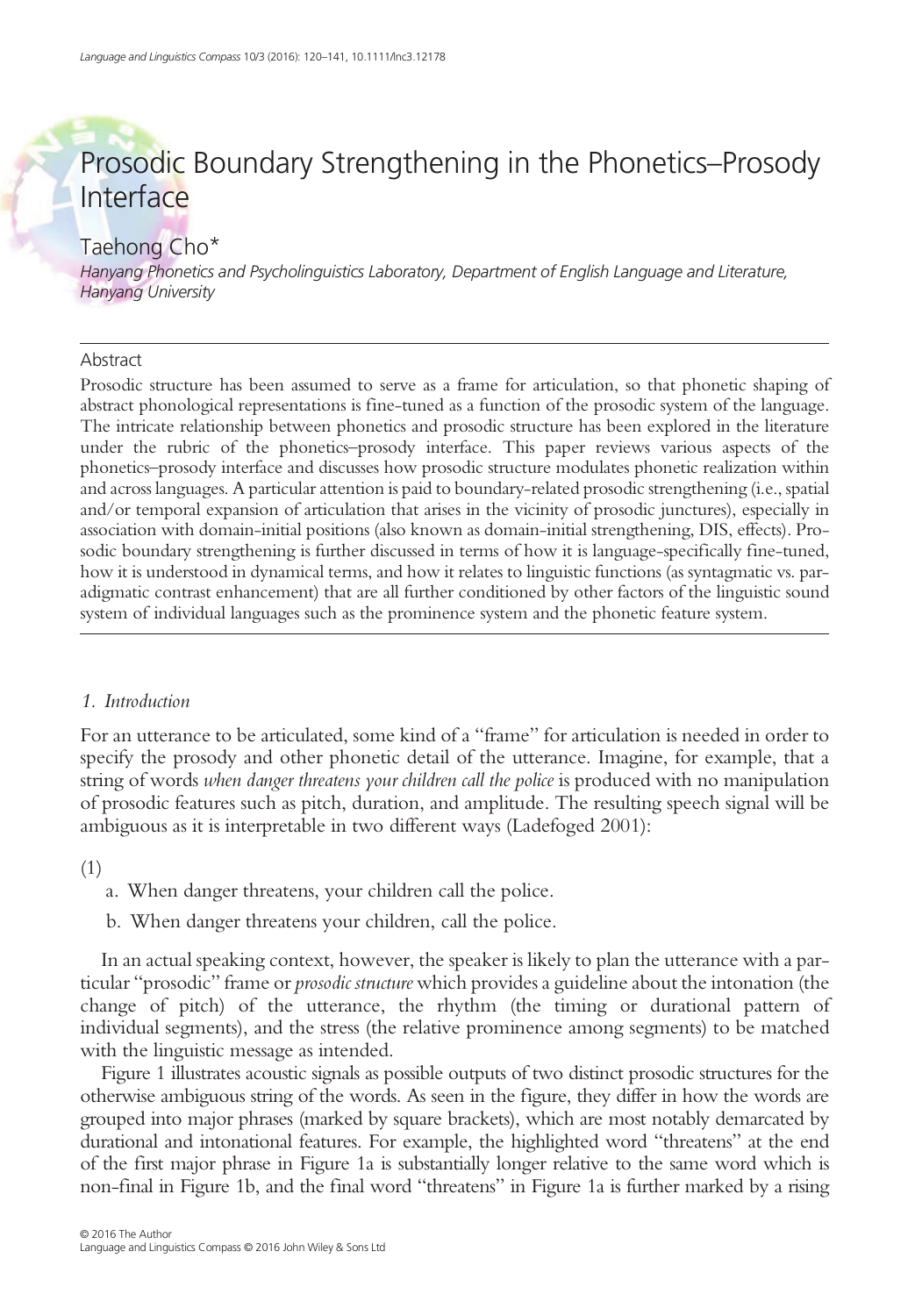

Fig. 1. Possible acoustic outputs of different syntactic parses for a string of words with the same segmental make-ups (recorded by P. Ladefoged 2001). The tonal transcriptions employed here follow the English ToBI conventions (Beckman and Ayers 1994; Beckman et al. 2005). See Endnote 1 for further explanation. Note that the parenthesized "(L-)" in (b) means that the presence of a phrase tone L- is likely but not entirely certain.

tone at the end (as indicated by H%) which characterizes the phrase-final intonation. Another important aspect of prosodic structure (as can also be observed in Figure 1) is prominence distribution – i.e., which part of the utterance is more prominent than others, which is generally indicated by a particular tonal pattern (rising or falling) often accompanied by an increase in duration and amplitude. For example, the stressed (first) syllable of "threatens" in Figure 1a is marked by a local pitch rise (as indicated by L+!H\*) along with its waveform being wider (longer) and taller (louder) than the "unaccented" counterpart in Figure 1b. Note that the tonal transcriptions (e.g.,  $H\%$  or  $L + H^*$ ) used in this paper follow the English ToBI conventions (Beckman and Ayers 1994; Beckman, Hirschberg, and Shattuck-Hufnagel 2005; see Endnote 1 and Section 1.1 for further explanation).<sup>1</sup>

An important theoretical position assumed here is that the suprasegmental (prosodic) differences in Figure 1a,b, which roughly correspond to the distinct syntactic parses in (1), stem from different prosodic structures which serve as frames for articulation. More broadly, throughout the paper, it is assumed that the detailed suprasegmental and other phonetic information of the utterance is encoded in prosodic structure which is created prior to motor execution of the utterance, so that the abstract phonological (or segmental) representations that constitute the planned utterance are f leshed out with fine-grained phonetic content as specified by the prosodic structure (e.g., Keating and Shattuck-Hufnagel 2002; Cho 2011). The purposes of this paper are to introduce this structural view of prosody and to discuss how the prosodic structure modulates phonetic realizations of phonological representations (e.g., phonemes) in both suprasegmental and segmental dimensions within and across languages. The focus of the paper will be on phonetic modulation of prosodic structure with special reference to boundary-related phenomena and their interactions with prominence. The organization of this paper is as follows. For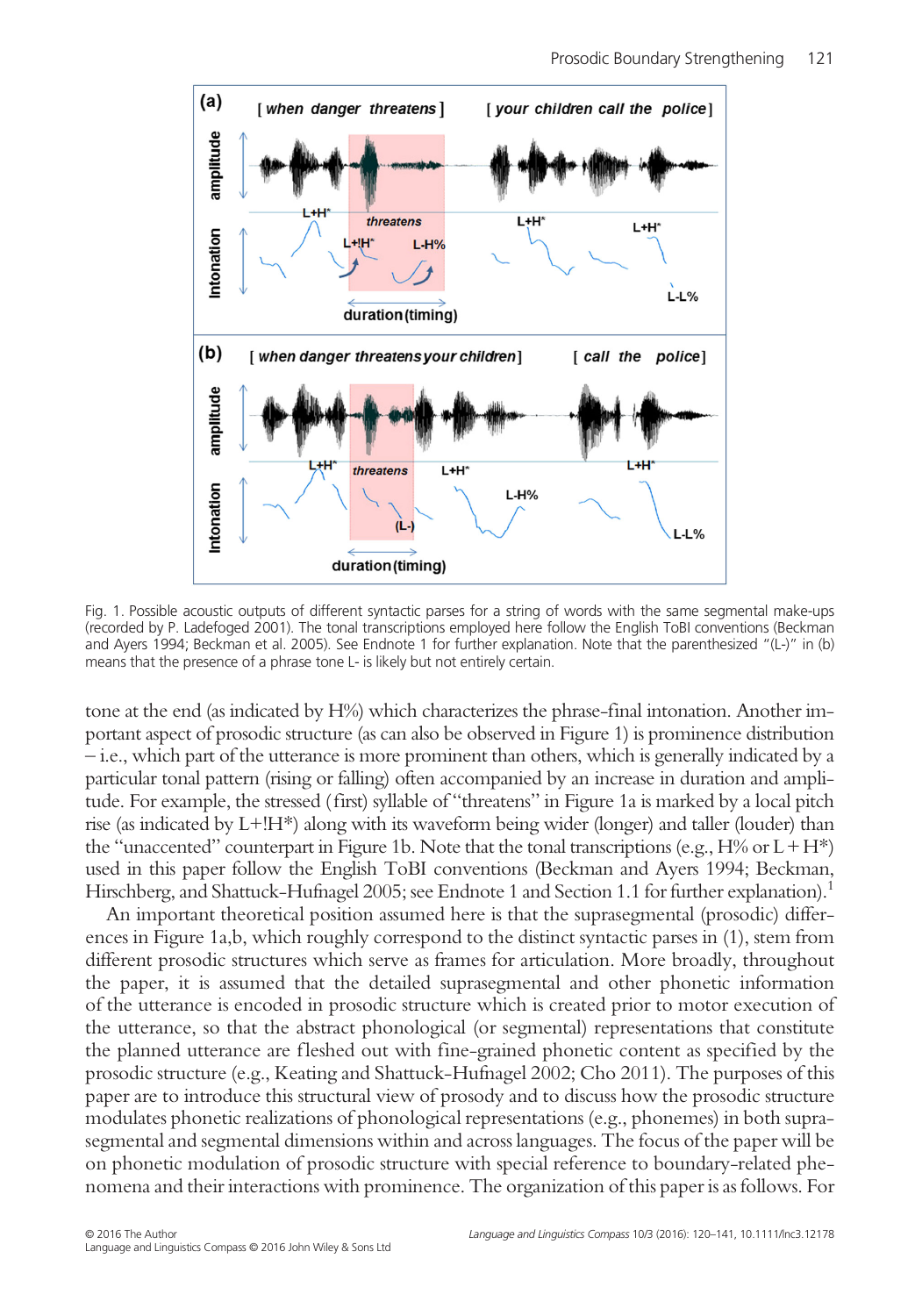## 122 Taehong Cho

the remainder of this section, I will review a structural view of prosody (Section 1.1) and introduce the phonetics–prosody interface along with the notion of prosodic strengthening (Section 1.2). I will then briefly review preboundary lengthening as kind of boundary-related prosodic strengthening (Section 2) and engage in an in-depth discussion on post-boundary (domain-initial) strengthening effects within and across languages (Section 3). At the end, I will summarize the paper (Section 4).

## 1.1. A STRUCTURAL VIEW OF PROSODY

It is now a widely received view that "prosody" is a grammatical structure that has to be parsed in its own right (e.g., Beckman 1996). Under this structural view of prosody, the term prosody no longer refers merely to lower-order suprasegmental features such as pitch, duration, and amplitude, but it embraces an abstract notion of a higher-order grammatical structure definable as "a hierarchically organized structure of phonologically defined constituents and heads" (Beckman 1996:19). It therefore provides a "frame" for articulation with two functions: a delimitative function regarding how smaller phonological units or prosodic constituents (phonemes, syllables) are grouped together to form a larger prosodic constituent (a prosodic word or a phrase) and a culminative function regarding which of the prosodic constituents in the utterance should be the "head" of the phrase [e.g., the intermediate phrase (ip)] to be pronounced more prominently than others. A plausible prosodic structure that might stipulate the prosody of the utterance in (1b) (a possible phonetic output in Figure 1b) is given in Figure 2.

The delimitative function of prosodic structure is reflected in Figure 2 in terms of how phonologically units are hierarchically organized: The segments at the bottom of the hierarchy are grouped into an immediately next-higher unit, the syllable (σ) and further into a progressively higher unit in the order of the prosodic word (PWd), the ip, and the Intonational Phrase (IP). It is worth noting at this point that prosodic constituents are also referred to as prosodic domains as they often serve as domains of tonal distribution and of applications of phonological rules (cf. Selkirk 1984, 1995; Jun 1998). For the sake of completeness, IP recursion is introduced in the figure, so that an IP can dominate one or more IPs (Krivokapić and Byrd 2012), although



Fig. 2. A prosodic structure of When danger threatens your children, call the police. It depicts a hierarchically-nested organization of phonological units of the utterance in terms of phrasing (or prosodic grouping) and prominence distribution. [Here, an Intonational Phrase (IP) is assumed to be recursive (following Krivokapić and Byrd 2012), so that an IP may govern one or more IPs]. Note that '-' in the association line indicates stressed syllables; H\* refers to an H-tone pitch accent as a phrase-level stress; L-, a phrase tone at the end of an intermediate phrase (ip); and L% or H%, a boundary tone at the end of an IP. (The Foot as a possible prosodic unit above the syllable is omitted.)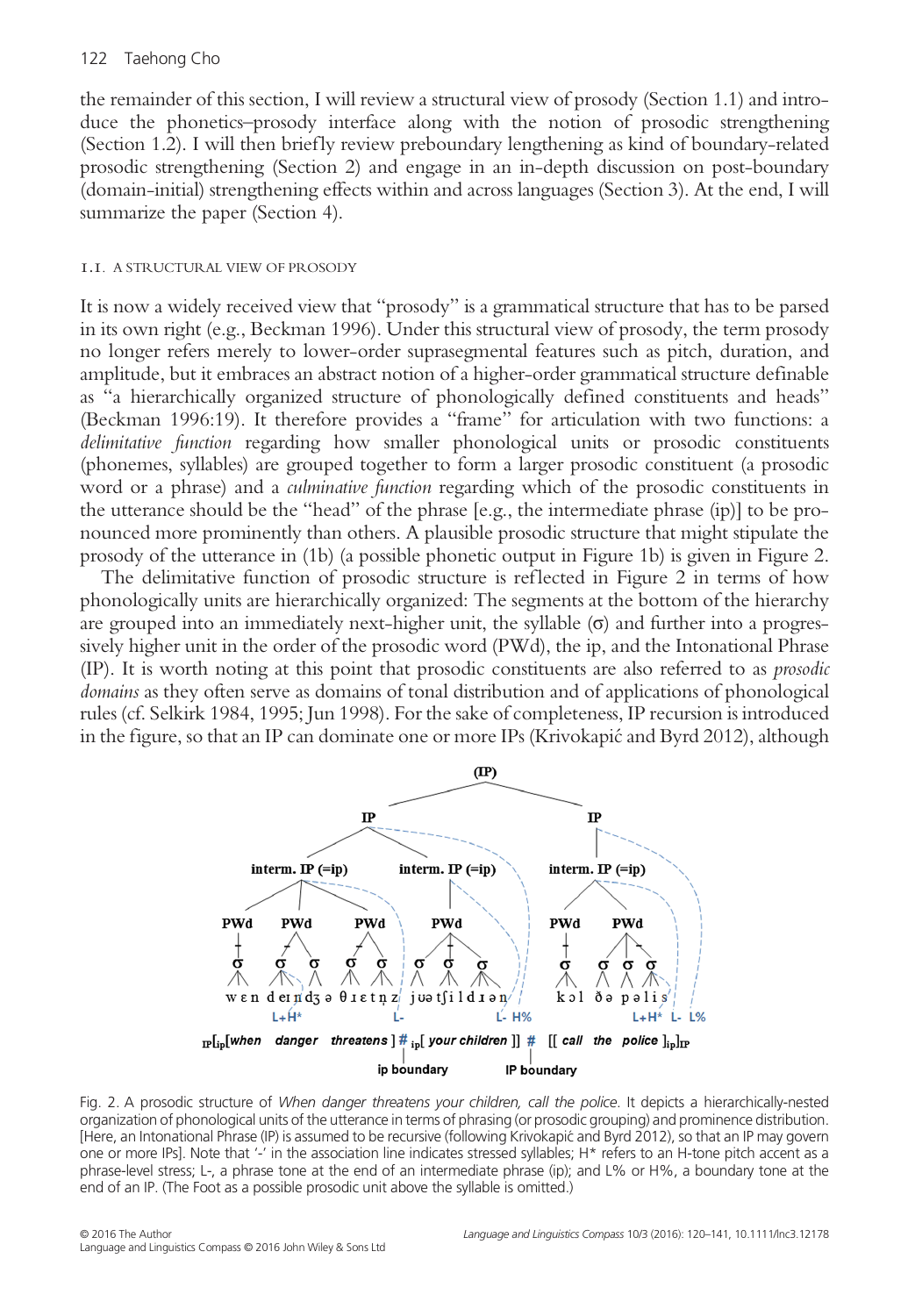the IP is often assumed to be the non-recursive highest prosodic unit (Beckman and Pierrehumbert 1986; Beckman et al. 2005; but see Nespor and Vogel 1986 in which the utterance is treated as the highest prosodic unit above the IP). An important notion in connection with prosodic grouping is *prosodic boundary strength* (henceforth boundary strength), which refers to the degree of prosodic disjunction between abutting prosodic units, roughly in proportion to the level of the units in the constituent hierarchy (e.g., as shown in Figure 2). Prosodic structure supplements information about the boundary strength with tonal markings, especially for the highest two prosodic boundaries, the IP and ip boundaries, so that phrase tones (e.g., L- or H-) and boundary tones (e.g.,  $L\%$  or H%) are associated with the right edge of the ip and the IP, respectively (see Endnote 1 for further explanation of tonal transcriptions).

Along with the delimitative function, the distribution of the relative prominence among prosodic constituents (the culminative function) is also assumed to be stipulated by the prosodic structure. In Figure 2, the diacritic "-" in the association line between the PWd and the syllable (σ) indicates that the syllable is lexically stressed (following Keating and Shattuck-Hufnagel 2002), so that it is more prominent than neighboring unstressed syllables. The  $L + H^*$  (a starred tone) in the figure is associated with a stressed syllable (as marked by a dashed association line in the figure), indicating that the syllable (or the word that contains the syllable) receives a higherlevel (phrase-level) stress, thus being more prominent than the rest in the phrase. This higher-level stress is called a *pitch accent*, highlighting the fact that the accentuation is associated with a salient pitch movement as indicated by a starred tone. The accented syllable is assumed to serve as the head of the ip, and the pitch accent associated with the head is referred to as a nuclear pitch accent.

Finally, prosodic structure stipulates the global intonation of the utterance. As explained earlier, prominence marking is assigned with a particular tonal type of pitch accent (e.g.,  $L+H^*$ ) and boundary marking with a particular type of phrase and boundary tones (e.g., L-L%). While these tonal markings of prosodic structure are specified locally in a stressed syllable and at the right edge of a prosodic domain, when they are put together, the global "tune" of the utterance is generated (e.g., "L+H\*L-L%" for the phrase "call the police" in Figure 2). In phonetic implementation, the assigned tones may be assumed to serve as F0 targets which are phonetically interpolated, giving rise to a continuous F0 contour at the surface (Pierrehumbert 1980; Pierrehumbert and Beckman 1988; see Ladd 2008 for further discussion about different theoretical assumptions).

Thus far, I have introduced how prosodic structure is hierarchically organized and serves as a frame for articulation, focusing on suprasegmental variation of an utterance. Converging evidence accumulated over the past decades, however, suggests that the influence of prosodic structure on phonetic implementation is not limited to the suprasegmental level, but it is indeed pervasive over the segmental level. The extensive view of phonetic modulation of prosodic structure across segmental and suprasegmental levels has been vigorously explored by many researchers under the rubric of the *phonetics–prosody interface*, which is the topic of the next section.

#### 1.2. THE PHONETICS–PROSODY INTERFACE AND PROSODIC STRENGTHENING

Past decades have witnessed significant progress in our understanding of the linguistic sound system, keeping abreast with the advancement of scientific experimental methodologies adopted in language research. In particular, there has been increasing awareness of the role of scalar and gradient aspects of speech in the grammar of the language (see Cho 2015 for a review). Research on speech prosody has been in the vanguard of exploring the linguistic function of phonetic granularity that goes beyond suprasegmental variation and operates at various levels of the sound system of the language. It has now become a "norm" that an understanding of the linguistic sound system can never be completed without making reference to the phonetics–prosody interface  $-$  i.e., the interaction of sounds and sound patterns with prosodic structure in the grammatical system of the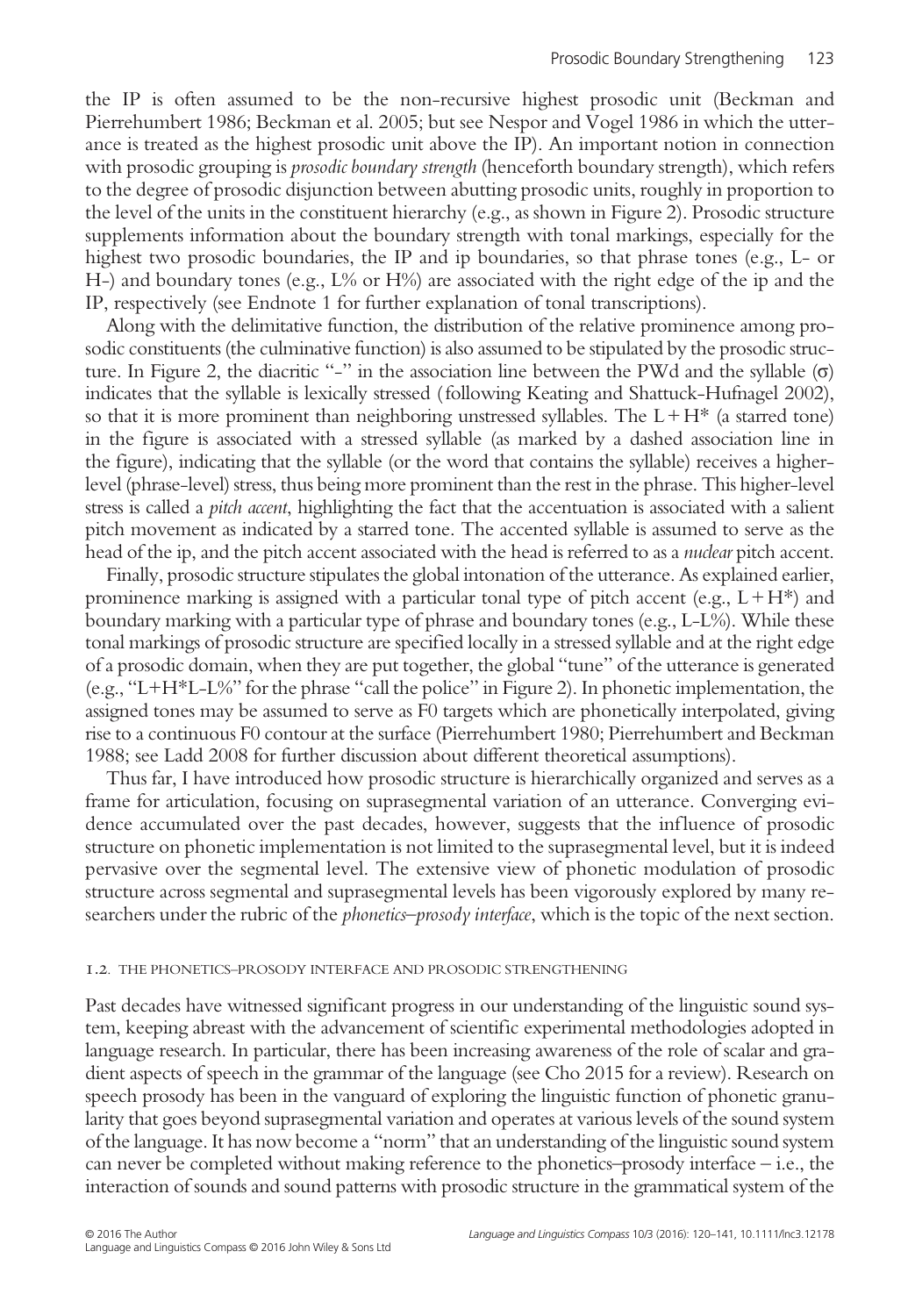language (e.g., Shattuck-Hufnagel and Turk 1996; Fletcher 2010; Cho 2011). The phonetics– prosody interface is concerned with two interrelated questions: how the phonetic implementation of the phonological (or segmental) representations is modulated by abstract prosodic structure (from the perspective of speech production) and how fine-grained phonetic detail, in turn, informs high-order prosodic structure (which should be decoded in speech comprehension) (e.g., Cho, McQueen, and Cox 2007; see Cutler 2012, for a comprehensive review on the roles of prosodically driven fine-phonetic detail in speech comprehension).

Researchers have explored these questions by making reference to the delimitative and culminative functions of prosodic structure whose phonetic ref lexes are largely associated with important prosodic landmark locations such as edges of prosodic domains and stressed/accented syllables. Such phonetic manifestations of prosodic structure have been investigated in terms of prosodic strengthening, which is used as a cover term for "strong" articulation characterized by a spatial and/or temporal expansion that may rise with boundary and prominence markings (e.g., Cho 2011, 2015; Mücke and Grice 2014). The remainder of the paper will be devoted to discussing the phonetics–prosody interface with particular reference to prosodic strengthening as a function of boundary strength, exploring fine-grained phonetic modulation of speech production at prosodic junctures (i.e., before and after a prosodic boundary). Prominenceinduced prosodic strengthening will also be discussed when necessary, especially in relation to how it may interact with boundary-induced strengthening.

# 2. Preboundary Lengthening

A well-known boundary-induced phonetic fine-tuning that is observed across languages is a temporal modulation of domain-final phonological units before a prosodic boundary (known as phrasefinal or preboundary lengthening) (e.g., Edwards, Beckman, and Fletcher 1991; Wightman et al. 1992; Gussenhoven and Rietveld 1992; Berkovits 1993, 1994; Byrd 2000; Cambier-Langeveld 2000; Byrd, Krivokapić, and Lee 2006; Cho 2006; Turk and Shattuck-Hufnagel 2007; see also Fletcher 2010 or Cho 2015 for a review). As was briefly introduced above, for example, the phrase-final word "threatens" in Figure 1a ("when danger threatens, your children call the police") is longer than the one in Figure 1b ("when danger threatens your children, call the police"), reflecting a degree of boundary strength that follows – i.e., an IP boundary vs. an ip boundary.

Given that preboundary lengthening is a cross-linguistically recurrent phenomenon, a viable assumption is that the effect is attributable to universally applicable low-level phonetic constraints. Preboundary lengthening is likely to involve a relaxation of articulatory gestures following a natural physical tendency – i.e., the articulatory movement has to slow down approaching the end of the utterance before the cessation of the movement (e.g., Lindblom 1968). In a similar vein, preboundary lengthening, as noted by Fletcher (2010), may also be understood as a kind of supralaryngeal declination over the course of an utterance (Fowler 1988; Vayra and Fowler 1992; Berkovits 1994; Krakow, Bell-Berti, and Wang 1995; Tabain 2003). An example which is fit with this putatively physiologically driven slowing-down effect is found in Hebrew in which the degree of lengthening increases progressively from the beginning to the end of a phrase-final disyllabic word (Berkovits 1993, 1994), ref lecting a gradual temporal declension.

One might then ask whether the preboundary lengthening effect should be understood simply as stemming from physiological and biomechanical constraints imposed on the human speech production system. As discussed by Cho (2015), however, there is in fact ample evidence that the seemingly physiologically driven slowing-down effect is likely under the speaker's control: Many languages show language-specific granular lengthening effects which interact with other linguistic factors such as lexical stress (e.g., English), mora (e.g., Japanese), and vowel quantity (Finish). For example, while preboundary lengthening in English is generally observed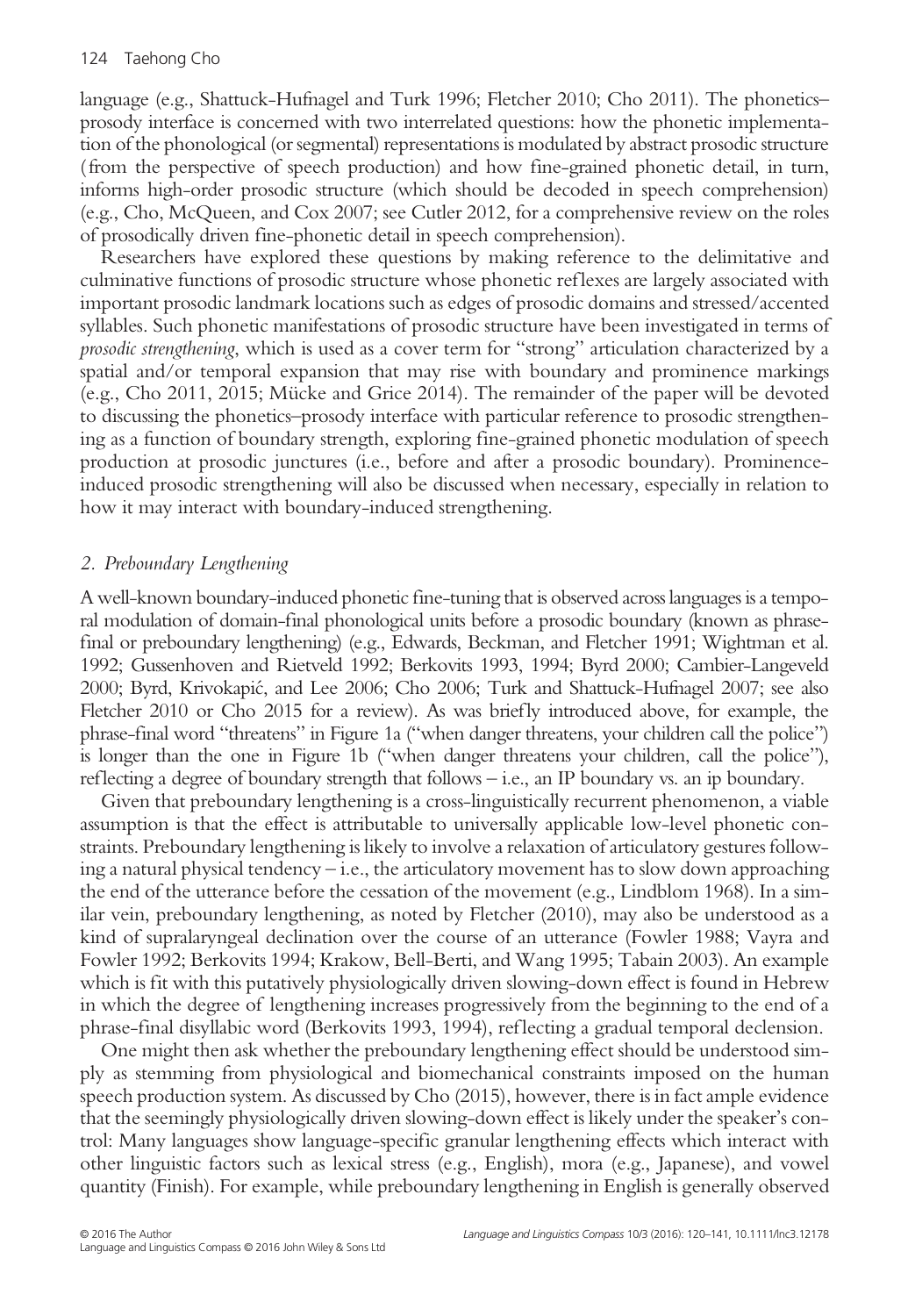in a final syllable or a final rhyme of a phrase-final word (e.g., Klatt 1975; Edwards et al. 1991; Wightman et al. 1992; Byrd and Saltzman 2003), a recent paper by Turk and Shattuck-Hufnagel (2007) showed multiple targets of preboundary lengthening: the final syllable and the stressed non-final antepenultimate syllable, indicating that preboundary lengthening may skip the intervening penultimate unstressed syllable and be extended to a stressed antepenultimate syllable (e.g., Michigan). A small-scaled recent paper by Cho, Kim, and Kim (2013) showed that the effect can be extended even beyond the non-final stressed syllable to the initial unstressed syllable in the trisyllabic test word *banana*. A similar interaction of preboundary lengthening with stress is found in other languages but in a language-specific way. For example, in Italian, preboundary lengthening is extended to a non-final stressed syllable but only when it is penultimate (D'Imperio 2011). In Northern Finnish, it is extended to the non-final stressed syllable but with restriction on a phonologically long vowel which is not lengthened when next to another long vowel, presumably to avoid obscuring the long-long syntagmatic relationship between phonologically long vowels (Nakai, Kunnari, Turk, Suomi, and Ylitalo 2008). Yet another type of language-specific preboundary lengthening is found in Japanese in which the domain of preboundary lengthening is localized to the final mora rather than to the final vowel (Shepherd 2008).

The cross-linguistically available results taken together provide some implications. First, preboundary lengthening comes about as a consequence of a universally applicable temporal modulation of domain-final articulation before a boundary. It may be seen as a kind of prosodic strengthening in the temporal dimension as a function of boundary strength, which is assumed to help in encoding the higher-order prosodic structure of the language. Crucially, however, it is language-specifically fine-tuned in terms of its domain of inf luence and in the way that it interacts with other phonological factors of the language such as stress and vowel quantity. This supports the view, as suggested by Cho (2015), that preboundary lengthening is under the speaker's control and so must be specified in a linguistic description of the phonetics–prosody interface as part of the phonetic grammar of the language (e.g., Keating 1984, 1990; Cho and Ladefoged 1999). Here, the phonetic grammar is assumed to modulate phonetic implementation by making reference to various levels of linguistic structure including prosodic structure.

## 3. Domain-initial (Post-boundary) Strengthening

Another important aspect of boundary-related phonetic modulation is domain-initial strengthening (henceforth DIS), which characterizes prosodically conditioned phonetic realization of segments at the left edge of prosodic domains. That is, a given segment is produced with "stronger" articulation after a higher than a lower prosodic boundary – i.e., when it occurs at the initial (left) edge of a higher-level prosodic domain than at the initial edge of a lower one (e.g., Fougeron and Keating 1997; Cho and Keating 2001, 2009; Fougeron 2001; Keating, Cho, Fougeron, and Hsu 2003; Cho and McQueen 2005; Kuzla, Cho, and Ernestus 2007; Cho, Lee, and Kim, 2011, 2014, inter alia).

In exploring why segments are strengthened domain-initially, Fougeron (1999) suggested an explanation from a physiological point of view: DIS is ascribable to "articulatory force" (cf. Straka 1963) associated with the initial position, which can be defined as "the amount of energy necessary to the realization of all the muscular effort involved in the production of a consonant" (Delattre 1940, translated). Furthermore, just like prominence-induced strengthening may involve an increase in the respiratory force as shown in EMG (electromyographic) studies by Ladefoged and his colleagues (e.g., Ladefoged 1967; Ladefoged and Loeb 2002), a greater respiratory force may be associated with the initial position of a larger prosodic domain. That is, given that a larger prosodic domain may serve as a breath group, the speaker is likely to reset his/her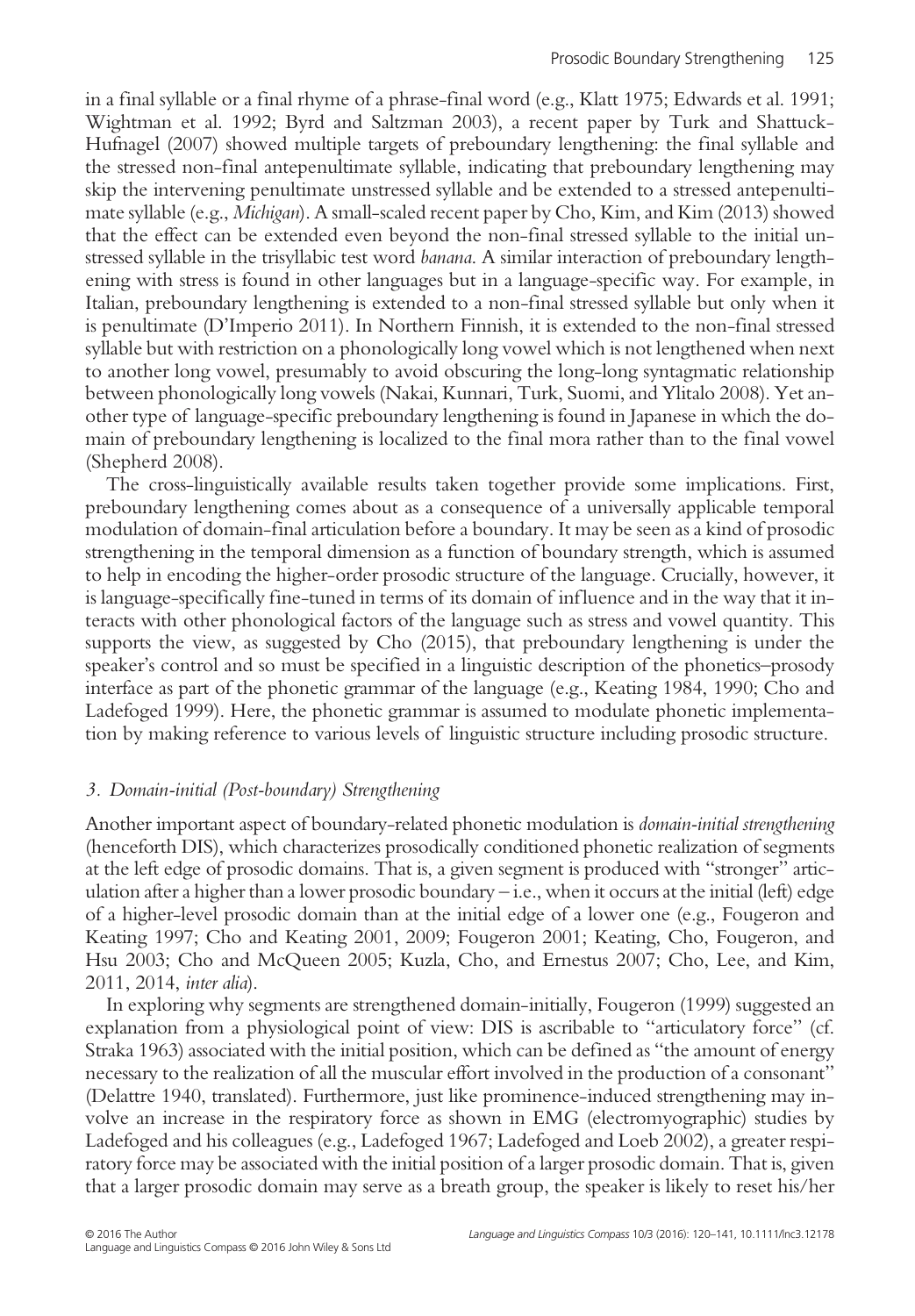## 126 Taehong Cho

respiration cycle and initiate a new phrase with an augmented respiratory power which may be responsible at least partially for some of the acoustic correlates of DIS effects such as an elongated VOT and an increase in acoustic amplitude. Whatever the mechanism underlies the DIS effect, a large body of phonetic studies (e.g., Fougeron and Keating 1997; Cho and Keating 2001, 2009; Keating et al. 2003; Kuzla et al. 2007) have demonstrated that phonetic variation associated with domain-initial positions is systematically related to the boundary strength in the prosodic hierarchy, so that it is likely that the speaker delivers some linguistically relevant message (with respect to a higher-order prosodic structure) to the listener by virtue of DIS (e.g., Gow, Melvold, and Manuel 1996; Cho, McQueen, and Cox 2007).

In the following subsections, I will review phonetic characteristics of DIS (Section 3.1) and its scope (domain) of influence (section 3.2), followed by discussions on how DIS is understood in dynamical terms (Section 3.3), in terms of its universal applicability and language specificity (Section 3.4) and, finally, in terms of its linguistic functions and contrast enhancement (Section 3.5).

#### 3.1. PHONETIC CHARACTERISTICS OF DOMAIN-INITIAL STRENGTHENING

Here, "strengthening" refers to "strong" articulation in both spatial and temporal dimensions, so that a given segment is longer in duration and its assumed spatial target is attained in full. For example, a voiceless aspirated stop  $/t/$  in English is produced with longer closure duration (temporal expansion) and more constriction (spatial expansion) when in the initial position of a higher domain (e.g., IP-initially) than of a lower one (e.g., PWd-initially). Similar consonantal strengthening patterns have been observed across other consonant types such as fricatives and nasals and across languages including Korean, Japanese, French, Taiwanese, and German (see Cho 2011, 2015 for a review).

Figure 3 illustrates a DIS effect in Korean, showing variation of linguopalatal contact for initial /n/ reported in an electropalatography (EPG) paper (Cho and Keating 2001). Some important observations can be made. First, the area in the palate contacted by the tongue (or linguopalatal contact) becomes progressively larger as the level of the domain moves up in the prosodic hierarchy – i.e., a cumulative articulatory strengthening effect roughly in proportional to the boundary strength. Second, there is a shift in place of articulation. The nominal place seen in IP-initial position moves back in lower prosodic positions in which the front denti-alveolar contact of /n/ is progressively lost. This suggests that the assumed articulatory target for place of articulation (in this case, the denti-alveolar for  $\langle n \rangle$ ) is fully attained at the initial edge of the highest prosodic domain, the IP, whereas the target is "undershot" in lower prosodic positions. As there is a strong correlation between spatial and temporal variations, Cho and



Fig. 3. Variation of linguopalatal contact for Korean /n/ as a function of boundary strength (redrawn based on Figure 3 in Cho and Keating 2001). The filled ovals refer to electrodes in an electropalatography (EPG) that are contacted by the tongue during the occlusion of the stop. Here, AP refers to accentual phrase, which is an intermediate level of prosodic domain assumed in a prosodic model of Korean ( Jun 1993, 1995).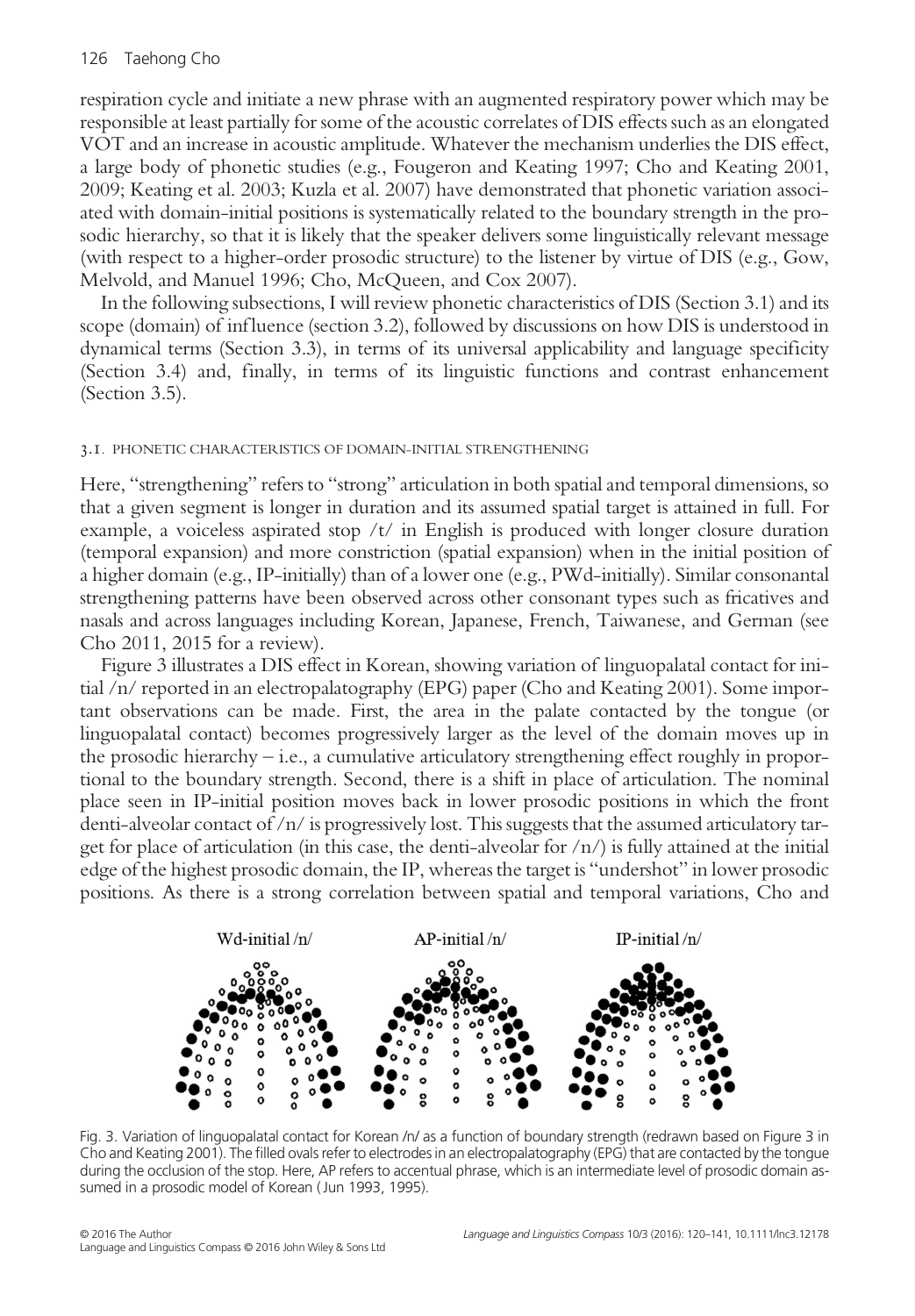Keating (2001) propose that "strengthening" and "lengthening" associated with domain-initial positions is a single effect in Korean. The effect can be understood with the notion of articulatory undershoot: Enough time is given to the consonant in domain-initial position for executing the articulatory action to fully attain the assumed articulatory target, whereas the target is undershot in domain-medial positions due to insufficient durations associated with the positions. Third, although  $/n/$  is a sonorant sound, the increase in consonantal constriction goes against enhancing its sonority, but rather it is its consonantality that is enhanced in domain-initial positions. This is further supported by the finding that the degree of nasality (as ref lected in acoustic nasal duration and amplitude) indeed decreases in domain-initial position. Similar domain-initial reduction of nasality, again interpretable as enhancement of consonantality, has been reported in English and French (e.g., Fougeron and Keating 1997; Fougeron 2001; Cho, Kim, and Kim 2015). This point will be discussed further in Section 3.5 in conjunction with the relationship between boundary strength and featural enhancement.

Another well-known phonetic ref lex of DIS found across languages is an increase in VOT for voiceless aspirated stops in domain-initial positions (in English, Pierrehumbert and Talkin 1992; Cole, Kim, Choi, and Hasegawa-Johnson 2007; Cho and Keating 2009; Cho, Lee, and Kim 2014; in Korean, Jun 1993, 1995; Cho and Jun 2000; Cho and Keating 2001; Cho, Lee, and Kim 2011; in Japanese, Onaka 2003; Onaka, Watson, Palethorpe, and Harrington 2003; in Taiwanese, Hsu and Jun 1998; Hayashi, Hsu, and Keating 1999). Given that a larger glottal abduction gesture is likely to give rise to a longer VOT (Cooper 1991), the DIS effect on VOT is often interpreted as coming from strengthening of the glottal abduction gesture (Pierrehumbert and Talkin 1992; Cho and Keating 2001). Jun, Beckman, and Lee (1998) indeed found that aspirated stops in Korean were produced with larger glottal apertures in APinitial position than in AP-medial position [where AP stands for an accentual phrase, which is a kind of "minor" phrase assumed in Korean (e.g., Jun 1993, 1995)].

The DIS effect on VOT in English, however, is often found to be constrained by the stress (prominence) factor. For example, some recent studies have reported that VOTs for voiceless stops in English are reliably longer IP-initially than IP-medially only when the initial syllable does not receive a nuclear pitch accent, while the effect often disappears when the syllable is accented (Cole et al. 2007; Cho and Keating 2009; Cho et al. 2014). Such a prominence-dependent DIS effect on VOT may be due to the ceiling effect of prominence on VOT. The rationale is as follows. Although VOT is often considered as part of the consonant from the acoustic point of view (as it contains aperiodic frication and aspiration noises), it is part of the vowel from the articulatory point of view (as the vocalic gesture starts from the release of consonantal constriction). Given that the vowel is the primary locus of prominence, VOT, as part of the vowel, is effectively lengthened under prominence, leaving no room for further temporal expansion due to DIS. Contrary to the view that the DIS effect involves articulatory strengthening of the laryngeal ( glottal abduction) gesture as a longer VOT is likely to be caused by a larger glottal abduction gesture (see Fougeron 1999, 2001 for further discussion), the prominence-dependent variation of VOT suggests that strengthening of the laryngeal abduction gesture may not be an invariant characteristic of DIS, while strengthening of the supralaryngeal gesture is (as reflected in constriction degree of consonants). See Section 3.5.1 for related discussion on language-specific modulation of VOT.

#### 3.2. THE SCOPE OF DIS

One of the important questions at the central issue of DIS is how far the DIS effect may be extended to the right beyond the initial segment. The DIS effect has generally been assumed to be largely localized to the initial syllable, most robustly on the very initial segment. But researchers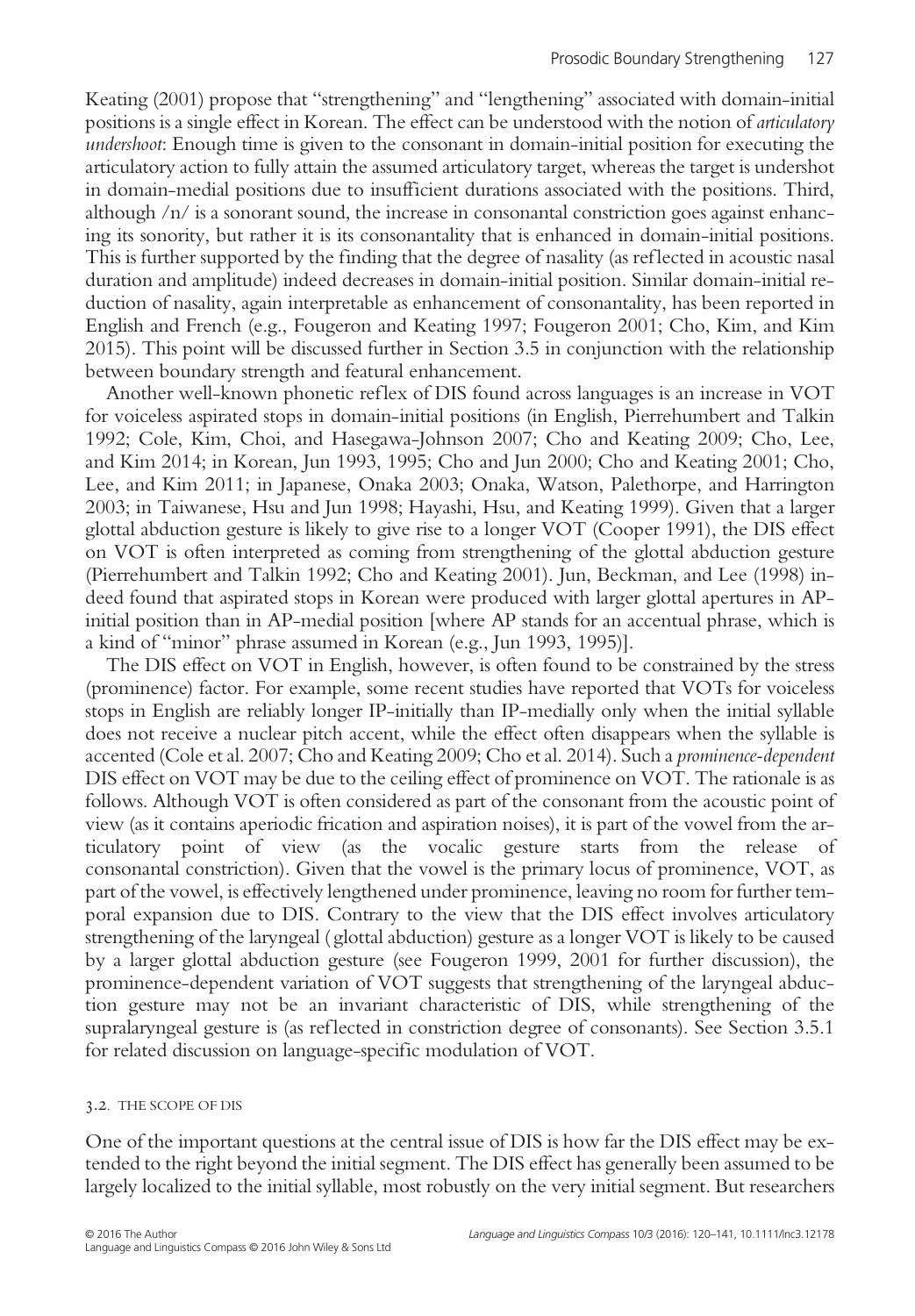have endeavored to define its precise domain of influence as it would not only illuminate the nature of boundary-induced strengthening phenomena, but it would also inform theories of speech production as to how boundary strengthening effects may be incorporated into a speech production model.

Some previous studies showed that the DIS effect in English on the vowel beyond the initial consonant in CV is generally limited or often nonexistent (Fougeron and Keating 1997; Barnes 2002; Cole et al. 2007; Cho and Keating 2009; Cho et al. 2014). At least in the acoustic dimension, no previous paper indeed showed a consistent temporal expansion of the vowel in initial CV in English. As Barnes (2002) explains, it may be because the vowel should be reserved for stress marking especially when the first syllable is stressed. But later studies by other researchers suggest that although the scope of DIS may be constrained by the stress factor in English, the lack of the DIS effect on the vowel in CV may not be entirely due to the functional load of the vowel for stress marking, but more likely due to the locality condition of  $DIS - i.e.,$  the vowel in CV is not strictly local to the boundary (but the consonant is), so that the DIS effect is attenuated or non-observable on the non-initial vowel. For example, Kim and Cho (2012) demonstrated that lip opening duration from a schwa to  $\alpha$  was indeed longer IP-initially than IP-medially when  $\alpha$  / occurred in "add" (a vowel-initial word), while the effect disappeared in "pad" in which /æ/ is not strictly initial. Furthermore, in an acoustic paper, Kim, Kim, and Cho (2014) (and Cho, Kim and Kim, in preparation) tested whether the vowel in CV would undergo DIS when the test word was iambic so that the initial syllable was free from the stress inf luence as in "banal" or "panache." In the paper, no DIS effect was observed on the vowel in the initial unstressed syllable of an iambic word (i.e., even in the absence of the functional load for stress marking in the first syllable), suggesting that the lack of DIS on the vowel in CV has more to do with the locality condition of DIS rather than being driven by the functional load of the vowel.

There are, however, other pieces of evidence that the DIS effect is not altogether nonexistent in the vowel in CV in English. Several articulatory studies have indeed revealed boundaryinduced temporal expansion of C-to-V vocalic movement in the articulatory dimension (Byrd 2000; Cho 2006, 2008; Byrd et al. 2006). For example, Cho (2006) reported lengthening of vocalic gestures in domain-initial CV lip opening movement along with a spatial expansion (an increase in CV displacement), and Byrd et al. (2006) found a similar lengthening effect of the C-to-V articulatory opening movement from two out of four speakers who participated in the study. Moreover, Cho and Keating (2009) reported that the DIS effect was evident in the vowel intensity in CV, though limited to when the syllable was not accented. What has therefore emerged from the available studies on the DIS effect in English is that the effect is not "strictly" local to the edge, but it is gradient in nature and so varies depending on the segment's proximity to the prosodic juncture and the prominence system of the language.

An informative case that illustrates the gradient locality condition and its interaction with prominence is found in the way initial consonant clusters are produced under the inf luence of boundary and accent. An articulatory paper by Byrd and Choi (2010) showed a robust DIS effect on the initial (post-boundary) stop C in s#CV in English (especially in the temporal dimension), but an attenuated effect on the same stop as the second member of the consonant cluster in #sCV. A more recent acoustic paper on the English /s/-stop cluster (as in "scan") by Cho et al. (2014) further revealed that the DIS effect on the first segment /s/ remains independent of prominence – i.e., being invariantly robust regardless of the prominence condition on the following vowel (whether accented or unaccented). On the other hand, the effect on the stop as the second member of the cluster was found to be prominence dependent, so that, for example, the closure duration of the stop was reliably longer only when in the absence of the influence of prominence (i.e., when the syllable was unaccented). A similar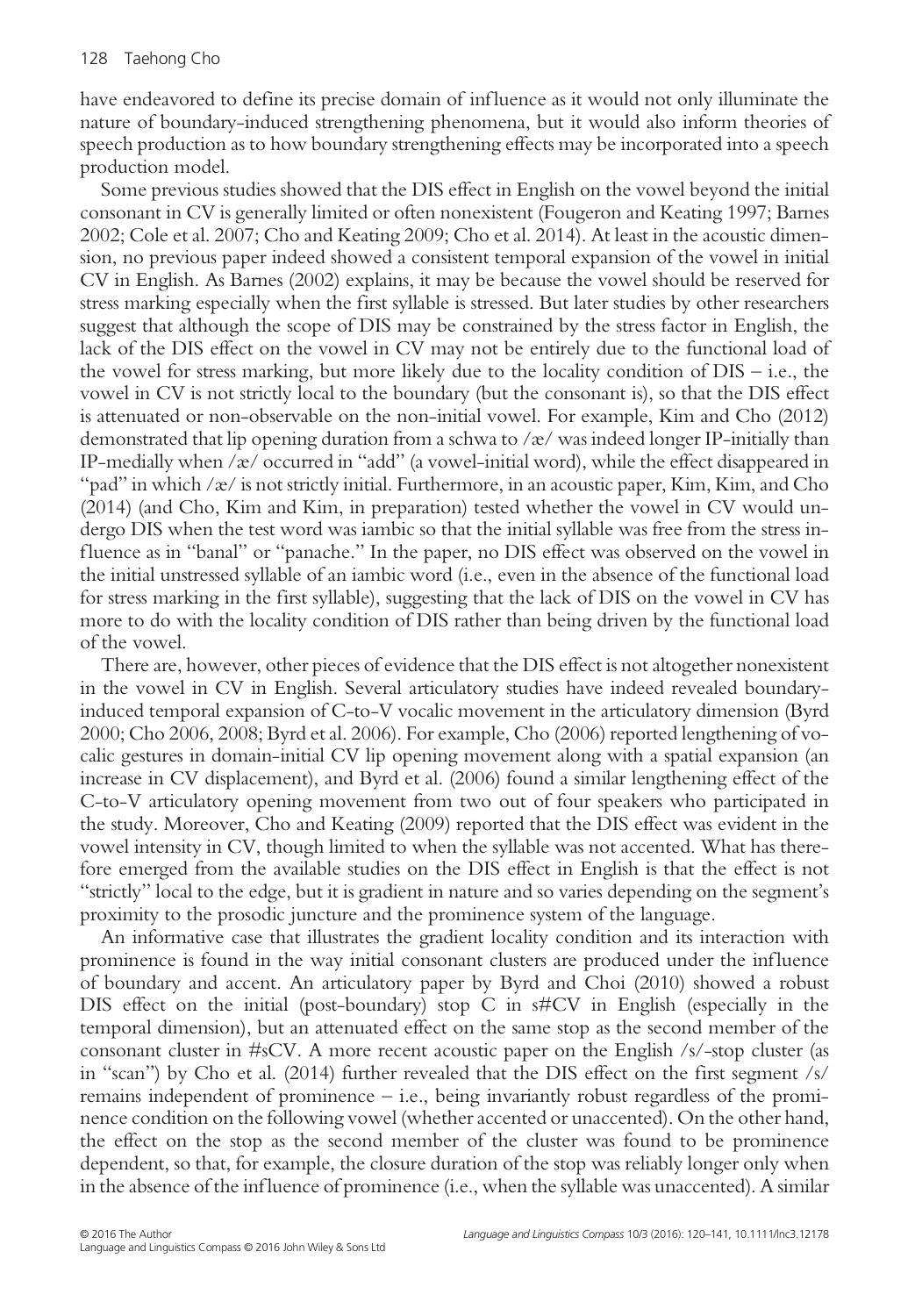result with German consonant clusters was reported by Bombien, Mooshammer, Hoole, and Kühnert (2010) and Bombien, Mooshammer, and Hoole (2013). They showed that the DIS effect in German was robust on the first consonant, but the effect on the second consonant was limited to either a certain cluster type to an attenuated degree or non-observable at all, which was arguably because the second member being adjacent to the vowel was subject to the lengthening effect of lexical stress.

Taken all together, results of previous studies on DIS in English suggest that the boundary effect is strongest on the first segment of the initial syllable and its effect on the following segments becomes gradually weaker as a function of the segment's proximity to the boundary (e.g., Byrd and Saltzman 2003; Byrd et al. 2006; Krivokapić and Byrd 2012; cf. Cho and Keating 2009). The prominence effect, on the other hand, has been found to be centered at the vowel (the nucleus), and its "leftward" effect on the preceding consonants is gradually attenuated as well (e.g., Turk and White 1999; White and Turk 2010). Thus, there appears to be a kind of "competition" relationship between boundary and prominence in determining each other's domain of inf luence. In the next section, I will discuss how prosodic strengthening can be understood in dynamical terms, and consider the competition between the two different prosodic strengthening factors (i.e., boundary and prominence) in the framework of a dynamical model of speech production.

#### 3.3. A DYNAMICAL ACCOUNT OF DIS AND ITS INTERACTION WITH PROMINENCE

In a recent special issue on the theme of "Dynamics of Articulation and Prosodic Structure" in the Journal of Phonetics, Mücke, Grice, and Cho (2014) pitched the need for dynamical approaches to understand the human communicative sound system. The principle tenet of the exposition is that speech is continuously and gradually changing over time, which comes from a dynamically time-varying articulatory behavior, such that the sound system cannot be understood simply by studying "magic moments" (or static snapshots) of speech. They explain this as below:

The lowest common denominator across different dynamical approaches is the notion that systems are not made up of static entities such as symbols and rules, but that their behavior is best studied in terms of change over time. This makes variation and context-dependency an important part of a description. Context-dependent variation in speech production often stems from interactions between various subcomponents of linguistic structure in the grammar. In this regard, a dynamical approach deals with the interdependency between levels of linguistic structure that gives rise to systematic variation in speech production (Mücke, Grice, and Cho 2014:2).

One such dynamical approach is a critically damped mass–spring gestural (task dynamic) model (Saltzman and Munhall 1989). In the model, a gesture is defined as a dynamical system in which its articulatory motor execution is determined by a particular setting of dynamical parameters such as target (which determines the spatial expansion of the articulatory movement), stiffness (which determines the speed of articulatory movement), and activation time (which determines the time during which a given gesture remains activated) (see Hawkins 1992 for an overview for non-specialists). In such a system, the articulatory movement is modeled in terms of the behavior or "task" of the abstract "mass" to which a "spring" and a "damper" are attached. One end of the spring is assumed to be fixed to the mass and the other end to the gestural point attractor. As the gestural point attractor moves to the assumed target location (as defined by the target parameter), the spring is stretched, and therefore, the mass is pulled towards the target (and the stiffness of the spring determines the speed of the movement: the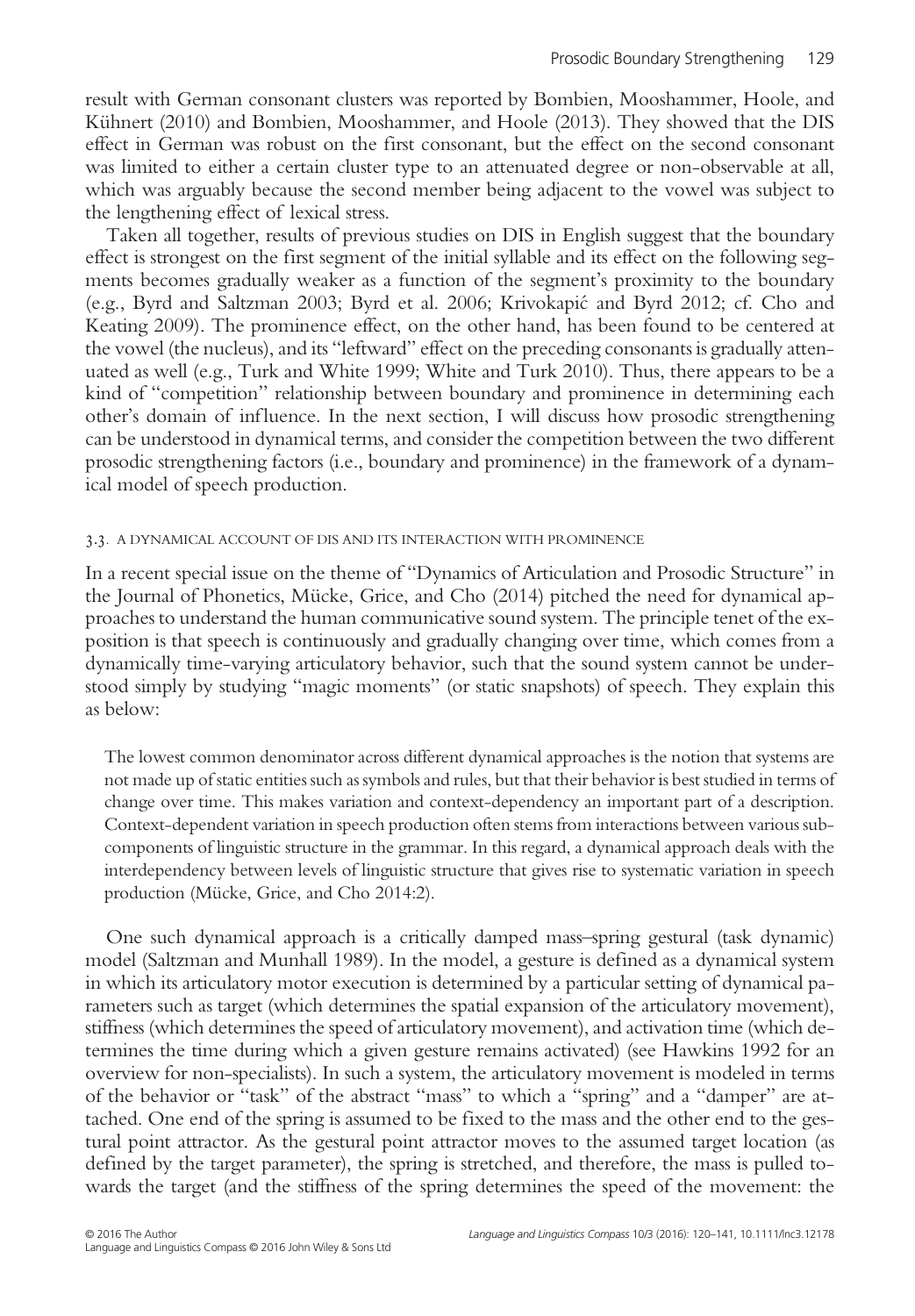stiffer, the faster). The mass–spring system, however, is critically damped (due to the damper attached to the system), so that the mass does not oscillate. It never reaches the target or moves beyond it nor does it return to its original position. Instead, it stays in the target region and asymptotes towards the target (i.e., continuously and slowly reaching the equilibrium position of the spring). Articulatory phonology is a theoretical framework that assumes such dynamically defined gestures as phonological primitives, so that phonological contrasts are directly expressed by coordination of articulatory gestures in temporal and spatial dimensions (e.g., Browman and Goldstein 1992).

In an effort to understand the nature of the boundary-related modulation of phonetic realization within the frameworks of the task dynamic model and articulatory phonology, Byrd and her colleagues (e.g., Byrd 2000, 2006; Byrd et al. 2000; Byrd and Saltzman 1998, 2003, Byrd, Krivokapić, and Lee 2006) advanced the theory of "π-gesture" (the prosodic gesture). The theory assumes that boundary-related temporal variation does not come about as a direct consequence of settings of the dynamical parameters such as the target and the stiffness, but as a result of modulation of a so-called  $\pi$ -gesture which is governed by the prosodic constituency. The  $\pi$ -gesture is a "non-tract variable" gesture in the sense that it is not actually realized with a vocal-tract constriction. A  $π$ -gesture is assumed to be anchored at a prosodic boundary and modulate the rate of the "clock" that controls articulatory temporal activation of constriction gestures in the vicinity of the prosodic juncture. The boundary-induced temporal expansion (at both edges of a prosodic constituent) is therefore understood as a slowing-down effect of the clock at a prosodic juncture under the influence of a  $\pi$ -gesture. The degree of influence of the  $\pi$ -gesture is assumed to be roughly in proportional to boundary strength, and its effect is strongest at the juncture and becomes gradually attenuated as it gets farther away from the juncture.

The concept of the  $\pi$ -gesture as a temporal modulation gesture has been extended to a more general modulation gesture, the μ-gesture (e.g., Saltzman, Nam, Krivokapić, and Goldstein 2008). Two sets of the  $\mu$ -gesture are considered: a temporal modulation gesture (a " $\mu$ <sub>t</sub>-gesture") and a spatial modulation gesture (a " $\mu_s$ -gesture"). The two types of modulation gestures may operate interactively, giving rise to the prominence-related strengthening pattern in English that generally involves both the spatial variation and the temporal variation of the articulation movement of constriction gestures.

The interaction of DIS and prominence effects on the temporal realization of the consonant cluster in English may then be seen as a "competition" of the two temporal modulation gestures, a  $\pi$ -gesture and a  $\mu$ -gesture, which have different "docking" sites – i.e., the initial segment at the prosodic juncture for the former and the vowel of the stressed syllable for the latter. Figure 4a illustrates this relationship. On the one hand, the robust prominenceindependent DIS effect on C1 in the cluster C1C2 in English (and German) is interpreted as coming from the strongest influence of the  $\pi$ -gesture on the boundary-adjacent C1,



Fig. 4. Schema for segmental associations of the π-gesture vs. the μ-gesture. The segment linked by a thick solid line refers to a "docking site" of a modulation gesture, and dotted and hairy lines are used to indicate the degree of the influence of a modulation gesture on adjacent segments (the thinner, the weaker).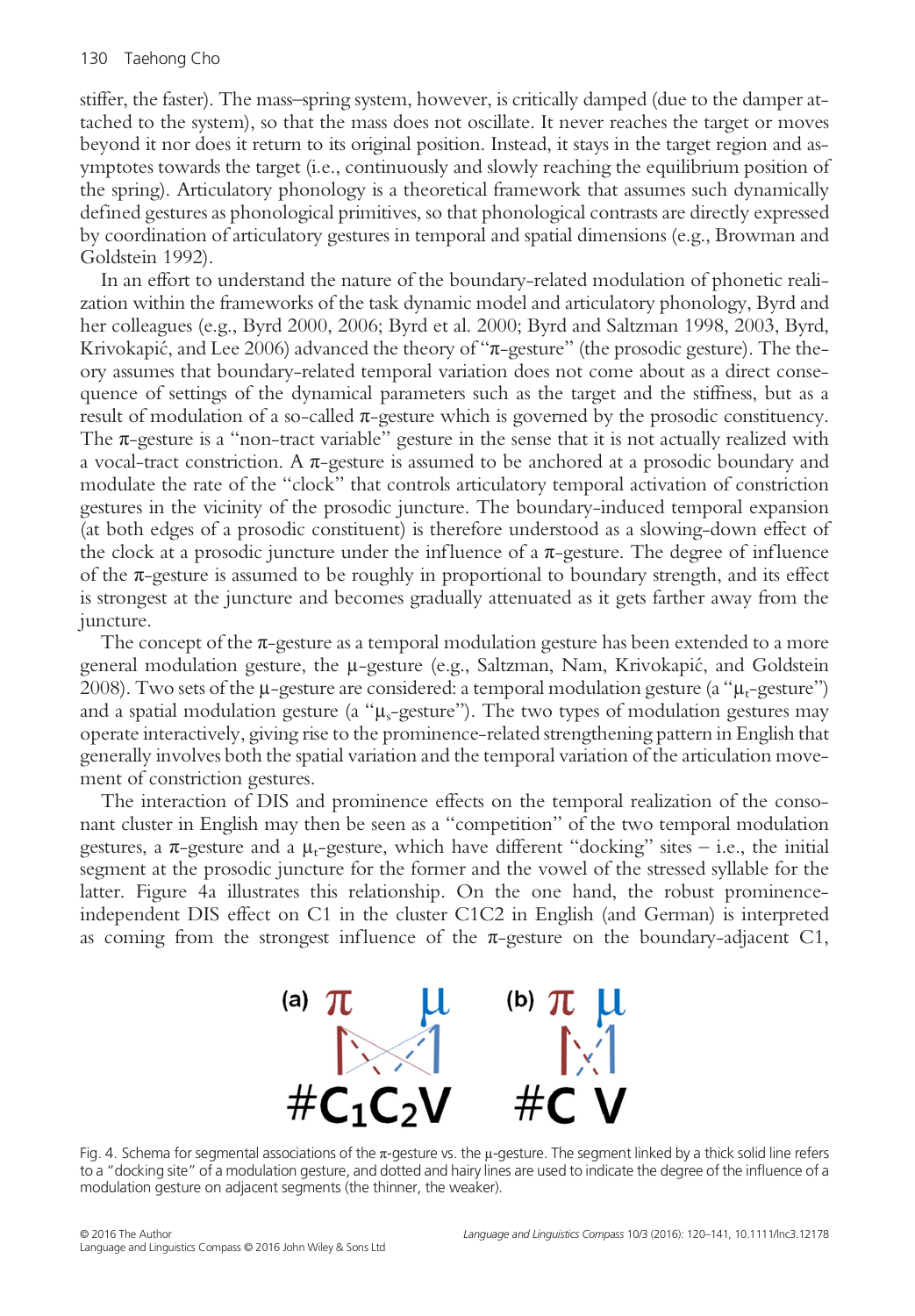whereas the influence of the  $\mu$ -gesture on C1 is minimal (as indicated by a hairy line) as C1 is distal from V, the docking site of the  $\mu$ -gesture. On the other hand, the prominencedependent DIS effect on C2 (which was reliable only in the absence of accent) may be accountable by a greater influence of the  $\mu$ -gesture on C2 than that of the  $\pi$ -gesture, although C2 is flanked by both modulation gestures – i.e., the  $\mu$ -gesture takes precedence over the  $\pi$ -gesture on the non-initial C2 in the "competition." For the case with a simplex onset in CV, as schematized in Figure 4b, the opposite may be true. The influence of the  $\pi$ -gesture on C is stronger (as the initial C is directly under the influence of the  $\pi$ -gesture as marked by a thick solid line) than that of the μ-gesture, which does not exercise a direct inf luence on C (as marked by a dotted line), thus possibly accounting for the robust and prominence-independent DIS effect on C in CV in English.

#### 3.4. UNIVERSAL APPLICABILITY VS. LANGUAGE SPECIFICITY OF THE  $\pi$ -GESTURE

The task dynamic model assumes that the communicative sound system of any given language should be understood in dynamical terms although specific dynamical parameter settings may differ from language to language. Likewise, given that the boundary-related lengthening phenomena recur across languages, the  $\pi$ -gesture model should in principle be universally applicable. However, just as the detail of boundary-related lengthening (as discussed above regarding language-specific preboundary lengthening patterns) differs between languages, so does the detail of how the  $\pi$ -gesture operates between languages.

Cho (2015) discusses cross-linguistic differences in boundary-related timing patterns by considering two possible (but rather speculative) parameters regarding the scope of the  $\pi$ -gesture that may vary across language-specific prosodic systems. The first parameter is the coordination of the  $\pi$ -gesture with constriction gestures. Although the center of the  $\pi$ -gesture is assumed to be anchored to the prosodic boundary, so that the effect is symmetrical on both sides of the boundary, its effects may differ, depending on the coordination of the  $\pi$ -gesture with constriction gestures (Byrd and Saltzman 2003). For example, an activation curve of  $\pi$ -gesture being shifted to the left relative to the prosodic juncture would result in an extended preboundary but a reduced post-boundary lengthening effect. The reverse would be true when the activation curve is shifted to the right. The second parameter is the variable activation interval (or the time domain) of the  $\pi$ -gesture which itself may stretch or shrink depending on the boundary strength. Languages may differ in terms of how these two parameters are set in the language. For example, although the scope of boundary-related lengthening effects have not been systematically tested yet, acoustic data reported in Cho et al. (2011) indicate that Korean may have quite a narrow preboundary lengthening effect presumably limited to the last syllable of the phrase-final word, while the post-boundary effect may be extended to the second syllable of the phrase-initial word (although these possibilities are subject to further corroboration). On the other hand, English shows an opposite boundary-related lengthening pattern: Preboundary lengthening may be extended to the non-final stressed syllable (e.g., Turk and Shattuck-Hufnagel 2007), while post-boundary lengthening appears to be localized to the first segment as discussed above. The cross-linguistically reversed pattern of boundary-related lengthening may be modeled by regulating the two parameters. The function of the left-shifted or rightshifted coordination of  $\pi$ -gesture (the first parameter) may account for the asymmetrical temporal expansion of the preboundary vs. post-boundary effect in English and Korean, respectively, and the actual activation interval of  $\pi$ -gesture (the second parameter) may determine precisely how far the effect should be extended.

Another interesting difference in dynamical terms is found in the way the boundaryrelated articulation varies kinematically between languages. In English, for example, the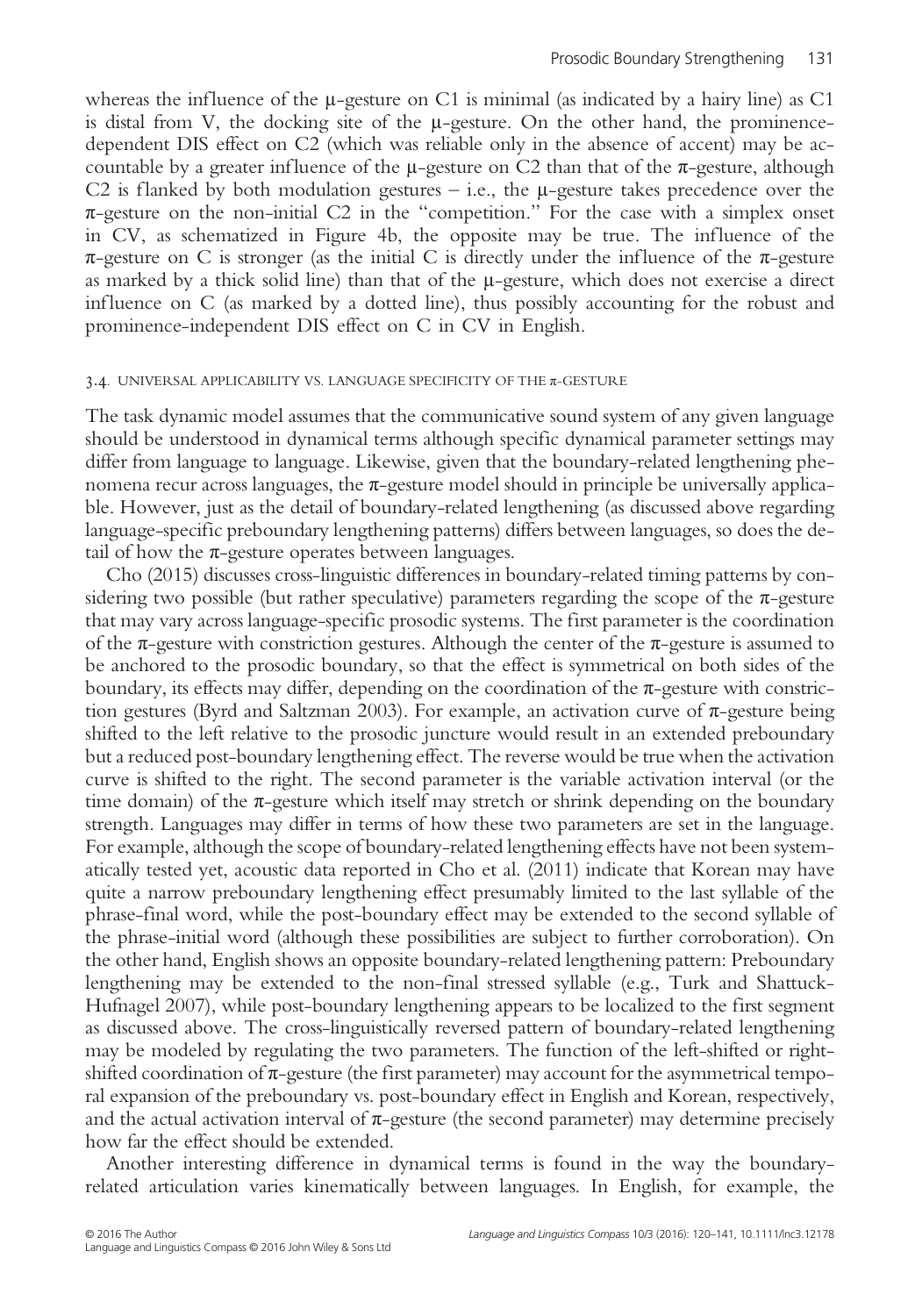"transboundary" V-to-V articulatory movement (that spans the intervening prosodic juncture in /V#CV/ context) is longer and *slower*, presumably under a direct or the strongest (slowing-down) influence of the  $\pi$ -gesture. The consonantal closing and opening gestures are also produced with a longer and slower articulatory movement again in line with the assumptions made by the  $\pi$ -gesture theory (Byrd 2000; Byrd et al. 2006; Cho 2006, 2008). However, in Korean, some different patterns have been observed: The "transboundary" V-to-V vocalic gesture was found to be produced with a longer but faster movement (Shin, Kim, and Cho 2015); whereas the (consonantal) lip closing movement in #CV was larger, longer, and slower (similar to a pattern found in English under the influence of the  $\pi$ -gesture), the (#C-to-V) lip opening movement was found to be larger and faster (Cho et al. in press). That is, the transboundary tongue movement is "slower" in English, but "faster" in Korean, and the lip opening movement is "slower" in English, but "faster and larger" in Korean.

The results in Korean clearly demonstrate that the boundary strength gives rise to not only a temporal expansion as found in English (and other languages) but also a spatial expansion, which is largely comparable to the prominence-induced prosodic strengthening pattern in English. There is therefore some degree of inseparability of boundary- and prominence-driven strengthening in Korean unlike English in which the two kinds of prosodic strengthening are distinct. The cross-linguistic difference is interpreted as stemming from different prosodic systems of the languages. With no functional demands that may come from the lexical stress system, Korean appears to have more freedom to strengthen articulation at prosodic junctures in a way that is comparable to prominence marking (Cho et al. in press; cf. Keating et al. 2003). This is consistent with the observation that focus marking in Korean is more likely accompanied by prosodic phrasing headed by the focused word in the domain-initial position ( Jun 2003; Schafer and Jun 2002). It is therefore plausible that prominence marking is intricately related to boundary marking in Korean with one being inseparable from the other, such that DIS goes hand in hand with some degree of prominence.

As Cho et al. (in press) suggest, while a spatial modulation gesture (a  $\mu_s$ -gesture) may modulate prominence-induced spatial variation in English largely independently of prosodic phrasing (as proposed by Saltzman et al. 2008), a similar type of  $\mu_{s}$ -gesture may underlie the seemingly boundary-induced spatial variation in Korean. More specifically, the boundary-induced spatial expansion in Korean may be explained by phasing relationships of constriction gestures with a temporal modulation gesture (a  $\pi$ -gesture) vs. a spatial modulation gesture (a  $\mu_s$ -gesture) both of which are mediated by prosodic boundary strength. Alternatively, a unified account might be that the prosodic gesture  $(\pi$ -gesture) is divided into a temporal modulation prosodic gesture (a  $\pi_{t}$ -gesture) and a spatial modulation prosodic gesture (a  $\pi_s$ -gesture) whose activation is specified in the grammar of the phonetics–prosody interface of a given language. So in the case of Korean, both the  $\pi_{t-}$ gesture and the  $\pi$ <sub>s</sub>-gesture influence domain-initial constriction gestures with the former being coupled with a boundary-adjacent consonantal constriction gesture (explaining its slower movement) and the latter with the post-boundary vocalic opening (out of the consonant) gesture (being responsible for its larger and faster movement). Under this scenario, cross-linguistic variation in boundary-induced strengthening may be understood in terms of how the non-tract-variable temporal and spatial modulation gestures are phased with tract-variable constriction gestures in relation to boundary marking and prominence marking. It remains to be seen whether and how these possibilities can be modeled and computationally implemented in a dynamical system (e.g., Byrd and Saltzman 2003; Goldstein, Byrd, and Saltzman 2006; Saltzman et al. 2008; Nam, Goldstein, and Saltzman 2009).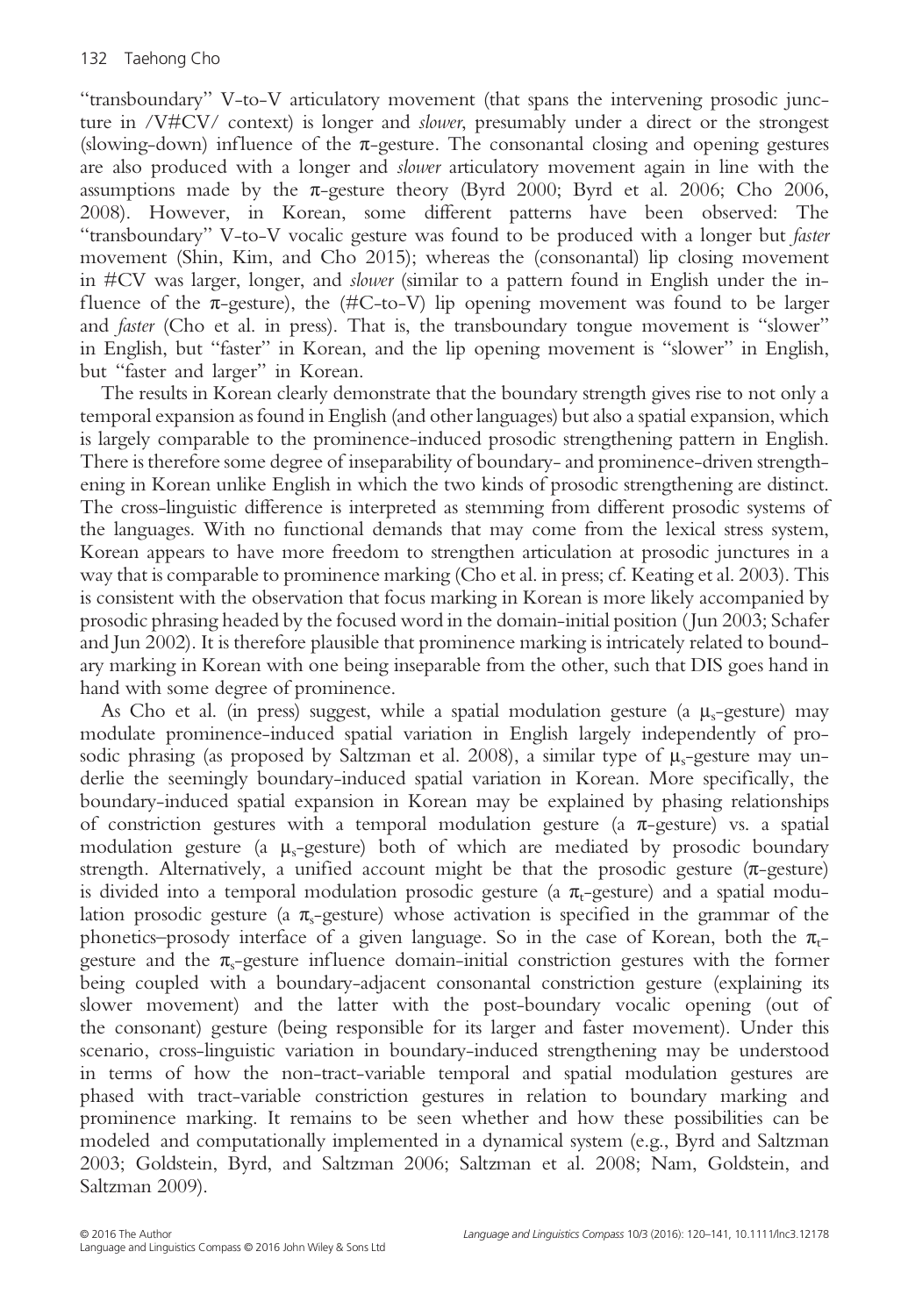## 3.5. LINGUISTIC FUNCTIONS OF DOMAIN-INITIAL STRENGTHENING

Up until now, I have discussed some basic phonetic correlates of prosodic structure in acoustic and articulatory dimensions and their dynamical interpretations, focusing on the effects of DIS as a function of boundary strength. In this section, I will discuss how the DIS effects can be understood in terms of their linguistic functions, especially with respect to linguistic contrast enhancement.

As briefly discussed above, the initial position should be phonetically rich, so that the poorer contextual information associated with the initial position can be compensated for (e.g., Keating 2006). In fact, some phonologists (e.g., Beckman 1998; Steriade 1999; Barnes 2002) have considered initial positions as "privileged" or "licensing" positions in which phonological contrasts are frequently maintained and segments often trigger phonological alteration of neighboring segments while they themselves resist such an alteration. V-to-V coarticulatory resistance associated with the domain-initial position in English, as reported in Cho (2004), also implies the propensity of contrast maintenance in initial positions. An important question from the perspective of phonological theories, which is beyond the scope of our discussion here, is whether such a positional privilege is phonetically grounded (so that it is purely attributable to the richness of the phonetic cues associated with that position; e.g., Steriade 1999) or structurally driven (so that phonetic strengthening arises to mark the position itself; Beckman 1998). With this question set aside, what has emerged from research on DIS suggests that if segments are strengthened in line with the phonetics–prosody interface that should be specified in the grammar of a given language (Cho 2015), the resulting speech signal must contain some linguistic information possibly linked to maintenance or maximization of phonological contrasts of the sound system of a given language, which in turn should be eventually exploited by the listener in speech comprehension (e.g., Gow et al. 1996; Fougeron and Keating 1997; Cho et al. 2007).

## 3.5.1. Syntagmatic and Paradigmatic Contrast Enhancement

Possible linguistic functions of DIS have been discussed in terms of linguistic contrast enhancement – i.e., *syntagmatic* and *paradigmatic* contrast enhancement (see Fougeron 1999 and Cho 2011 for a review). The term syntagmatic pertains to the structural relationships between neighboring linguistic elements that form a sequence in speech. The boundarymarking function of prosodic structure is often construed to be syntagmatically, or structurally, motivated, so that the contrast between neighboring segments (or the syntagmatic contrast) at the prosodic junctures is enhanced. The frequently observed strengthening of initial consonants as reflected in constriction degree and duration may have an effect of heightening its consonantality (e.g., the longer the closure duration, the more consonant like) by virtue of which #CV displacement of the initial syllable and V#C displacement across a prosodic juncture may be enhanced. Note that an increased VOT may also be seen as heightening the consonantality as a longer aspiration makes the consonant more consonant like (cf. Pierrehumbert and Talkin 1992). As also mentioned above, the reduced nasal flow and nasal energy (e.g., Fougeron 2001; Cho and Keating 2009; Cho et al. 2015) are also in line with the enhancement of consonantality by reducing the sonority feature of the nasal consonant, so that its contrast in sonority with neighboring vowels can be augmented. The spatial expansion of a vocalic articulation often (though not always) observed in association with both preboundary and post-boundary positions (e.g., in English, Byrd et al. 2006 and Cho 2006, 2008; in French, Tabain 2003 and Tabain and Perrier 2005; in Korean, Shin et al. 2015; Cho et al. in press) may also contribute to the enhancement of #CV and V#C contrast.

Fougeron and Keating (1997) predicted that the increased articulatory #CV and/or V#C contrast in the vicinity of prosodic juncture would help listeners parse the continuous incoming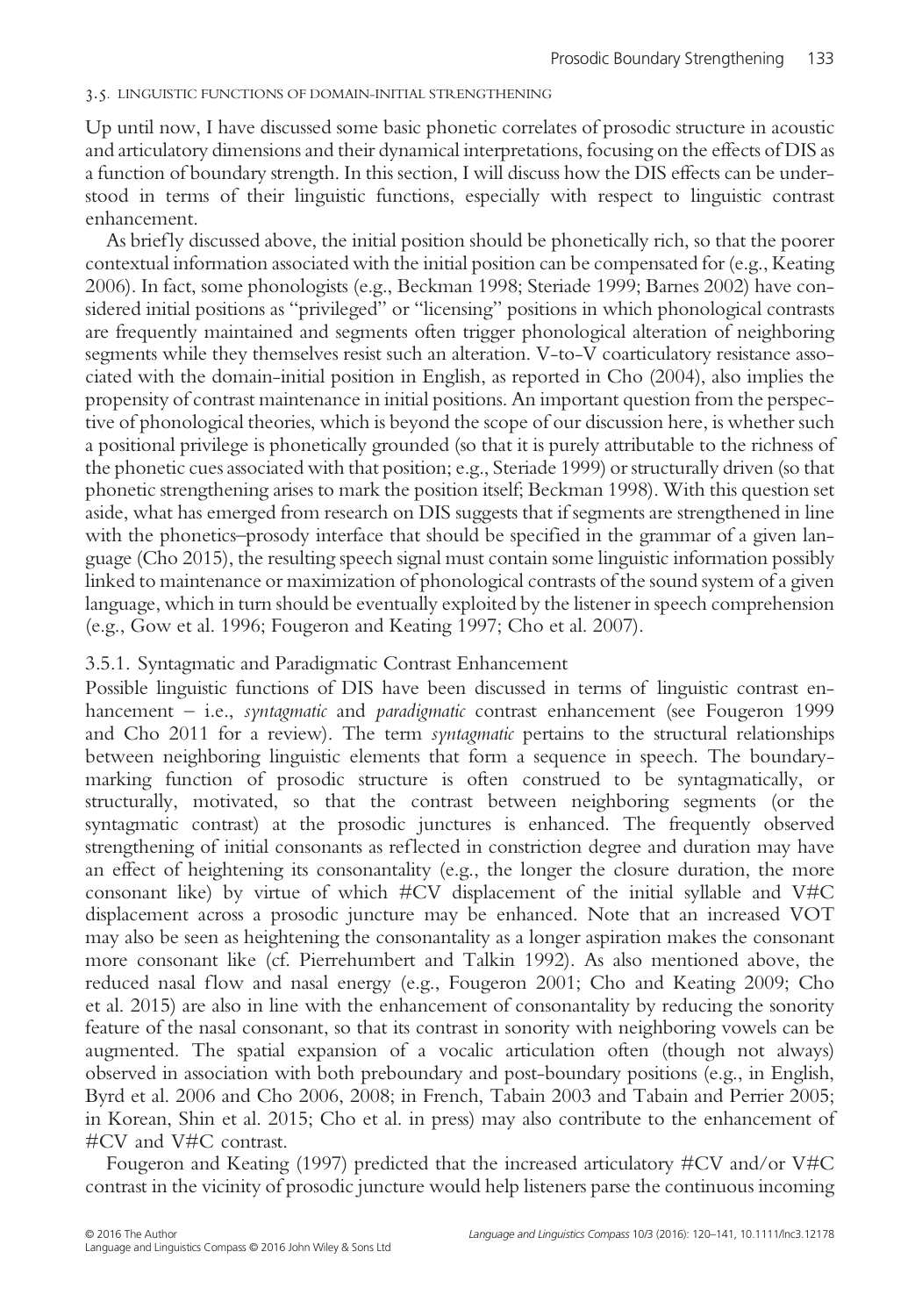speech signal into words and thus in facilitating lexical segmentation. In a later cross-modal identity priming study, Cho et al. (2007) indeed tested the role of DIS in lexical segmentation of a two-word sequence (e.g., mill#company). The results revealed that the presence of DIS in the onset of the post-boundary word (e.g., company), even in the absence of preboundary lengthening of the preceding word (e.g., *mill*) serves as a cue to lexical segmentation via resolving lexical ambiguity that arises temporally at the juncture (milk is a competitor of mill in the mill#company sequence). This result implies that the fine-grained phonetic detail of DIS even in the absence of other prosodic cues to the boundary is exploited by listeners in speech comprehension, warranting further studies that explore roles of DIS in various other aspects of speech comprehension across languages (e.g., Kim, Cho, and McQueen 2012).

The term paradigmatic, on the other hand, pertains to the relationship among linguistic units such as phonemes (or words) that can substitute for each other in a given context. The paradigmatic contrast enhancement used here generally refers to the maximization of phonemic distinction of contrastive sounds in a given prosodic landmark location such as a domain-initial position or an accented syllable. The enhancement of paradigmatic contrast in English has often been thought to come from prominence, which de Jong refers to as a "localized" hyperarticulation: The prominence-induced strengthening effect is generally localized to the stressed syllable as opposed to a communicatively driven hyperarticulation in the sense of Hyper- & Hypo-articulation (H & H) theory (Lindblom 1990), which is assumed to be extended globally to the whole utterance.

Such a paradigmatic enhancement involves an enhancement of distinctive features of accented segments. For example, in an articulatory paper, de Jong (1995) showed that the English vowel  $\langle \mathbf{U} \rangle$  is produced not only with a lowered jaw and tongue, which effectively increases the sonority feature (making the sound louder), but also with a more retracted tongue body, which is interpretable as an enhancement of the [+back] feature of the vowel. Similarly, in an articulatory and acoustic paper, Cho (2005) observed that English /i/ under accent is produced with a more advanced tongue body along with a higher F2, again showing an enhancement of the  $[-\text{back}]$  feature for the vowel. The prominence-induced featural enhancement may also be found in a case where the feature is a derived one as a result of an allophonic rule. Cho et al. (2014), for example, showed that VOT for a voiceless stop in the /s/-stop cluster that is already shortened due to the allophonic rule (i.e., a voiceless stop becomes unaspirated after /s/) is shortened even more under accent. They interpreted the shortened VOT as an enhancement of the allophonically derived phonetic feature {voiceless unaspirated}. Following Keating (1984), curly brackets "{}" refer to phonetic features (see below for further discussion on a related point).

As exemplified above, there is ample evidence of the paradigmatic contrast enhancement due to prominence in English, but one may wonder whether the boundary-induced DIS effect in English also gives rise to a similar paradigmatic contrast enhancement. A commonly observed lengthening of VOT for a domain-initial voiceless stop in English is in fact ambiguously interpretable either as a paradigmatic featural enhancement of {voiceless aspirated} or as a syntagmatic contrast enhancement of consonantality (i.e., the more aspirated, the more consonant like). Results of a recent acoustic paper that explored prosodic strengthening of English nasal consonants (Cho, Kim, and Kim 2015) suggest that the nature of linguistic enhancement may vary depending on the source of prosodic strengthening. They showed that the duration of nasal murmur for nasal consonants was lengthened under accent (interpretable as a paradigmatic featural enhancement of [+nasal]) but shortened domain-initially (interpreted as a syntagmatic enhancement of consonantality). Thus, as far as prosodic strengthening in English is concerned, a line may be drawn quite clearly between prominence and boundary with respect to paradigmatic and syntagmatic enhancement contrast.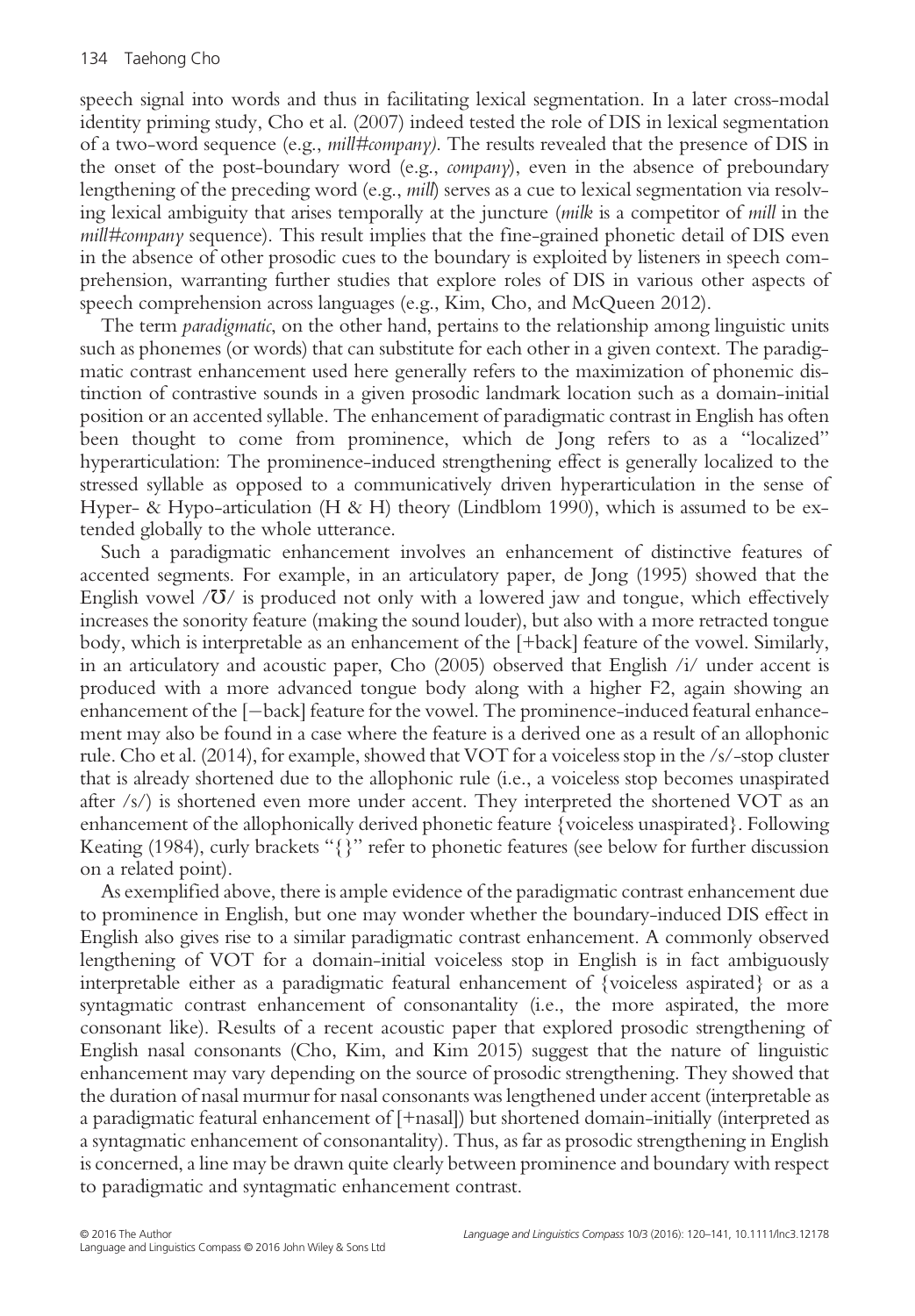The relatively clear dichotomy in the linguistic functions between the two kinds of prosodic strengthening in English may be seen as coming from the fact that English is a stress-timed language in which lexical stress is integrated into a higher-order prominence system, which dissociates prominence marking from boundary marking (e.g., Keating et al. 2003; Cho 2011; Cho and Keating 2009; Cho et al. 2011, 2014). The dichotomy, however, becomes less clear-cut when we consider a language like Korean whose prominence system is rather "loosely" defined: Korean does not specify lexically defined stressed syllables, so that higher-order prominence is not superimposed on a lexically specified location.

In an acoustic–aerodynamic paper of the DIS effect on three-way contrastive stops in Korean (lenis, fortis, aspirated; e.g., Cho, Jun, and Ladefoged 2002), Cho and Jun (2000) demonstrated a kind of a combined effect that is consistent with both syntagmatic and paradigmatic enhancements: VOT and the amount of airflow for aspirated stops were greater domain-initially than domain-medially, whereas fortis stops showed the opposite pattern, produced with reduced VOT and airflow. These results were interpreted as enhancements of different laryngeal features: [spread glottis] for the aspirated and [constricted glottis] for the fortis. At the same time, the increased VOT/airflow for the aspirated stop (along with the increase in constriction duration, as reported in Cho and Keating 2001) was also interpreted as being at least partially syntagmatically driven (enhancing the CV contrast). Furthermore, the lenis stop was also produced with an increase in VOT and airflow in domain-initial positions, but this time, it was interpreted as being purely syntagmatically driven under the assumption that the lenis stop is unspecified for any laryngeal feature. Interestingly, although the total ranges of variation in VOT and airf low overlapped between the lenis and aspirated stops, they seldom overlapped in an initial position of the same level, so that the paradigmatic contrast between the two stop categories was still maintained. This case of the DIS effects on Korean stops therefore suggests that boundary-related prosodic strengthening may involve both paradigmatic and syntagmatic contrast enhancements.<sup>2</sup>

Another case of a language-specific effect of DIS on enhancement of phonetic features is documented in a paper of Dutch stops by Cho and McQueen (2005). In the paper, the Dutch voiceless stop /t/ was found to be produced with a shorter VOT when in domain-initial position than in domain-medial position, showing the opposite of the DIS effect on the voiceless stop  $/t/$  in English, although the voiceless stop in both languages may be specified with the same phonological feature [-voice] (e.g., Keating 1984, 1990; Kingston and Diehl 1994). Cho and McQueen interpreted the asymmetrical boundary-induced modulation of VOT between the two languages as being attributable to language-specific constraints on how the phonological feature  $[-\text{voice}]$  is specified with a phonetic feature:  $\{-\text{spread glottis}\}\$  for the Ducth voiceless stop vs. {+spread glottis} for the English voiceless stops. They proposed that it would not be the phonological feature but the phonetic feature with phonetic content that would be enhanced under prosodic strengthening.

An interesting question regarding the modulation of VOT is how the shortening of VOT of an initial voiceless stop may come about counter to the general assumption that the glottal abduction gesture is strengthened as a function of boundary strength, which would, all else being equal, induce lengthening rather than shortening of VOT. In accounting for this seemingly paradoxical modification of VOT, Cho and colleagues (Cho and McQueen 2005; Cho et al. 2014) introduced the notion of articulatory VOT (Cho and Ladefoged 1999; Ladefoged and Cho 2001), definable as the intergestural timing between the stop release gesture and the laryngeal gesture responsible for vocal fold vibrations. Articulatory VOT, defined as such, is a controllable parameter rather than something that is passively determined as a result of the laryngeal abduction–addition cycle and the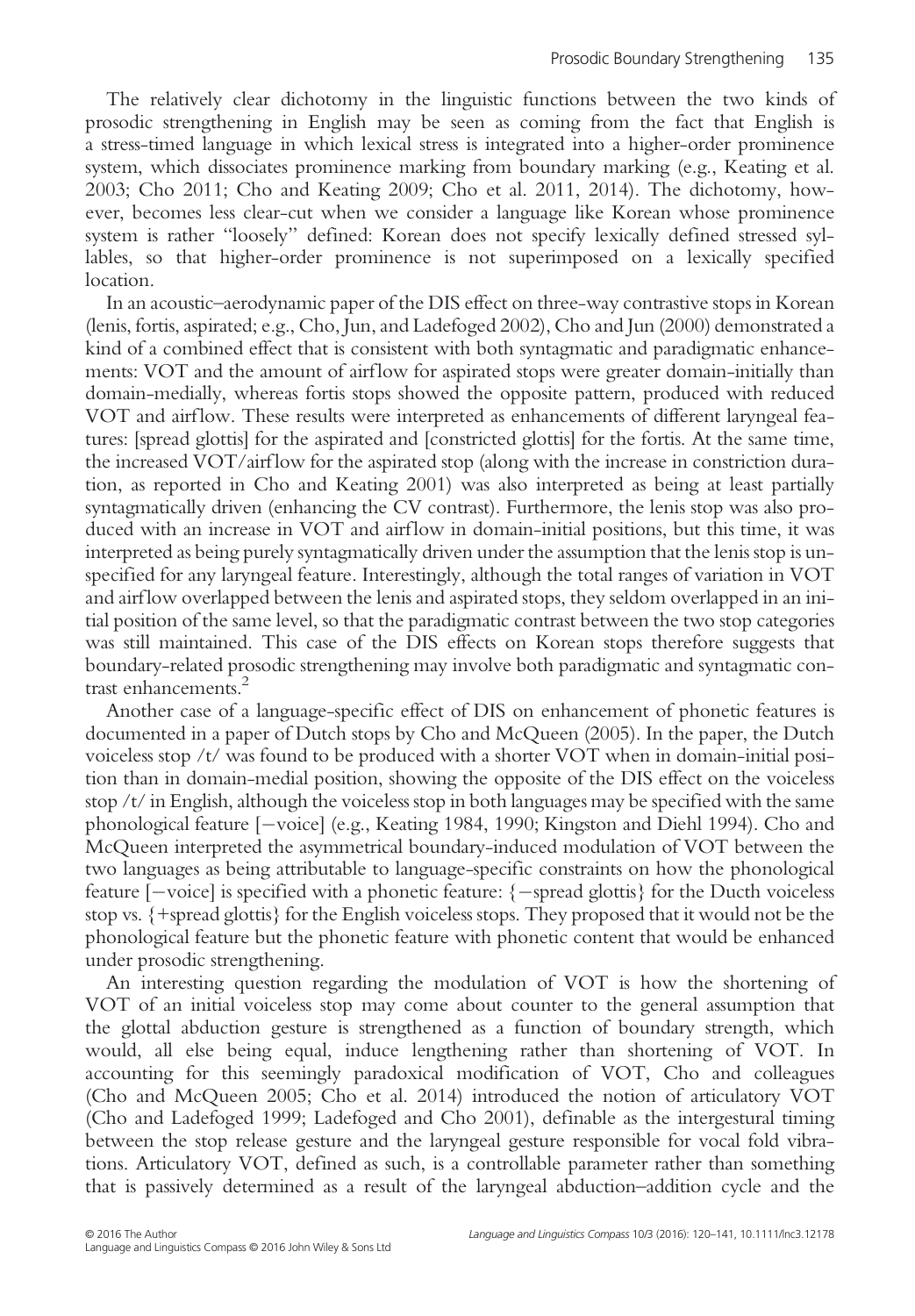magnitude of the abduction (cf. Browman and Goldstein 1986). It is this articulatory VOT that is fine-tuned according to prosodic strengthening by making reference to the phonetic content provided by the language-specific phonetic feature system. Thus, prosodically conditioned shortening of VOT observed across languages (e.g., for domain-initial voiceless stops in Dutch and voiceless stops in #sC in English) may ensue from a direct modulation of articulatory VOT even in an environment in which the glottal abduction gesture is strengthened.

Taken together, the results from different languages imply that the detailed linguistic function of prosodic strengthening and its enhancement pattern of linguistic contrast is languagespecifically determined by making reference to other components of the linguistic system of the language such as the prominence system, the allophonic rules, and the phonetic/phonological feature system.

# 4. Conclusion

Studies reviewed in this paper have illuminated detailed aspects of the phonetics–prosody interface with particular reference to boundary-related prosodic strengthening (e.g., preboundary lengthening and DIS), which ensue from the delimitative function of prosodic structure. The discussion in this paper, however, was primarily based on English and Korean, and thus more research on typologically diverse languages (see Jun 2014 for an overview of prosodic typology) is certainly called for before we can obtain a solid understanding of the universality vs. the language-specificity of boundary-driven strengthening. But the crux of the discussion is that some kind of boundary-related prosodic strengthening appears to be employed in encoding prosodic structure across languages, but it is fine-tuned in a language-specific way as it is likely to be specified in the phonetic grammar of individual languages. It was also suggested that prosodic strengthening is rooted in the linguistic contrast system, so that it engenders enhancement of both syntagmatic and paradigmatic contrasts. Here again, the detailed enhancement patterns are taken to be determined in a language-specific way in interaction with various other linguistic factors of the language such as the prominence system and the phonetic feature system. Finally, it was discussed how boundary-related strengthening effects could be understood in dynamical terms (within the framework of a mass–spring gestural model) and how language-specific effects could be modeled by using the notion of temporal and spatial modulation gestures (such as  $\pi$ -gesture and  $\mu$ -gesture), which must operate by making reference to a higher-order prosodic structure of the language.

All these observations on boundary-driven strengthening boil down to support for an overarching theoretical assumption regarding the phonetics–prosody interface with which this paper started off: Prosodic structure provides a "frame" for articulation based on which abstract phonological representations whose phonetic detail is rather coarsely specified by the phonology of the language are fleshed out with fine-grained phonetic content in both segmental and suprasegmental dimensions. Boundary-driven strengthening then arises as a corollary of such a prosodic structuring process. Seen from another angle, this assumption entails that the prosodic structure of an utterance is phonetically "encoded" into the speech signal and the listener in turn decodes the structural information from the signal and exploits it in speech comprehension. Our understanding of the phonetics–prosody interface is still at an embryonic stage, given its intricate interaction with various levels of linguistic structure and the complexity of the interplay between them. It is hoped that this review paper has provided kernels from which further research on the phonetics–prosody interface may proliferate, exploring linguistic mechanisms of encoding and decoding prosodic structure, which will ultimately illuminate linguistic roles played by prosody in the grammar of the language.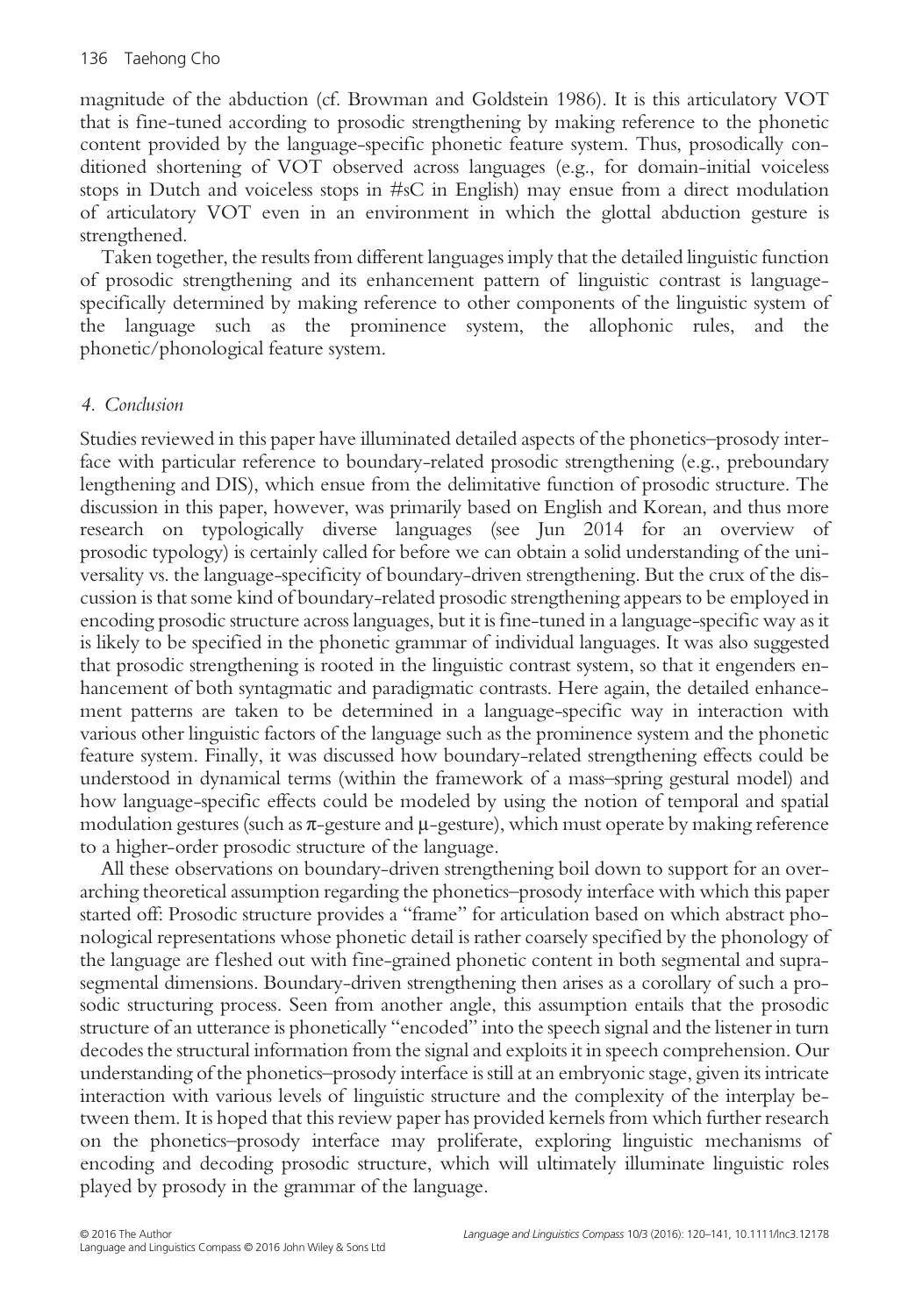## Acknowledgement

Many thanks go to Sahyang Kim who provided valuable comments on a previous version of this paper. This work was supported by the research fund of Hanyang University (HY-2015-G).

## Short Biography

Taehong Cho's research focuses on the interplay between phonetics, phonology, and prosody in speech production and speech comprehension, articulatory phonology, and language effects on timing. He has authored or co-authored papers in these areas in a variety of international journals including Journal of Phonetics, Journal of the Acoustical Society of America, Phonetica, Journal of the International Phonetic Association, Journal of Memory and Language, and Studies in Second Language Acquisition. Cho currently serves as Editor-in-Chief for Journal of Phonetics (Elsevier), book series co-editor for "Studies in Laboratory Phonology" (Language Science Press), and Executive Councilor for Association for Laboratory Phonology (ALP). Cho earned his PhD degree in Phonetics at the University of California, Los Angeles (UCLA) and worked at the Max Planck Institute for Psycholinguistics. Cho is a Professor of Linguistics in the Department of English Language and Literature and the director of Hanyang Phonetics and Psycholinguistics Lab (HPPL) at Hanyang University, Seoul, Korea.

#### Notes

\* Correspondence address: Taehong Cho, Hanyang Phonetics and Psycholinguistics Laboratory, Department of English Language and Literature, Hanyang University, 222 Wangsimni-ro, Seongdong-gu, Seoul 133–791, Korea. E-mail: tcho@hanyang.ac.kr

<sup>1</sup> The tonal transcriptions employed in this paper follow the conventions of the English ToBI (tones and break indices) (Beckman and Ayers 1994; Beckman, Hirschberg, and Shattuck-Hufnagel 2005), which has been developed on the basis of Pierrehumbert's intonation-based model (e.g., Pierrehumbert 1980; Beckman and Pierrehumbert 1986). The interested reader is also referred to Selkirk (1984, 1986) and Nespor and Vogel (1986) for syntactically motivated models of prosodic structure. In ToBI, a tone with "%" (e.g., H% or L%) is called a "boundary" tone, which refers to a phrase-final tone that characterizes the end of a major phrase called the intonational phrase (the largest prosodic unit assumed in the model); a tone with "-" (e.g., L-) is called a phrase tone that is associated with the end of the intermediate size phrase called the intermediate phrase (roughly comparable with the phonological phrase assumed in Selkirk (1984, 1986)); and a tone with "\*" or a starred tone (e.g.,  $H^*$  or L+H\*) refers to a pitch accent that falls on a lexically stressed syllable along with a higher-level (phrasal) stress. A pitch accent can be bitonal, so that, for example, L+H\* means that the starred high tone (H\*) is realized primarily on a lexically stressed syllable preceded by a low tone. Note that !H (a "downstepped" high tone), as used in L+!H\* in Figure 1a, refers to a high tone which is lower relative to a high tone that precedes it.

<sup>2</sup> It should be noted, however, that paradigmatic relations among Korean stops may have changed over time, given that the role of VOT has been reduced in making a distinction between the lenis and the aspirated stop, whereas F0 has obtained its primacy in cue weighting at least among young Korean speakers (e.g., Silva 2006; Kang and Guion 2008; Kang 2014; cf. Schertz, Cho, Lotto, and Warner 2015). Further research on the contemporary Korean produced by young speakers is needed to examine how phonetic realization of the tonal (F0) feature vs. VOT is modulated by DIS and to what extent the DIS effect on F0 relative to VOT can be understood as syntagmatically vs. paradigmatically driven.

## Woks Cited

Barnes, J. A. 2002. Positional neutralization: a phonologization approach to typological patterns. University of California, Berkeley, CA: Unpublished Ph.D. dissertation.

Beckman, M. E. 1996. The parsing of prosody. Language and Cognitive Processes 11. 17–67.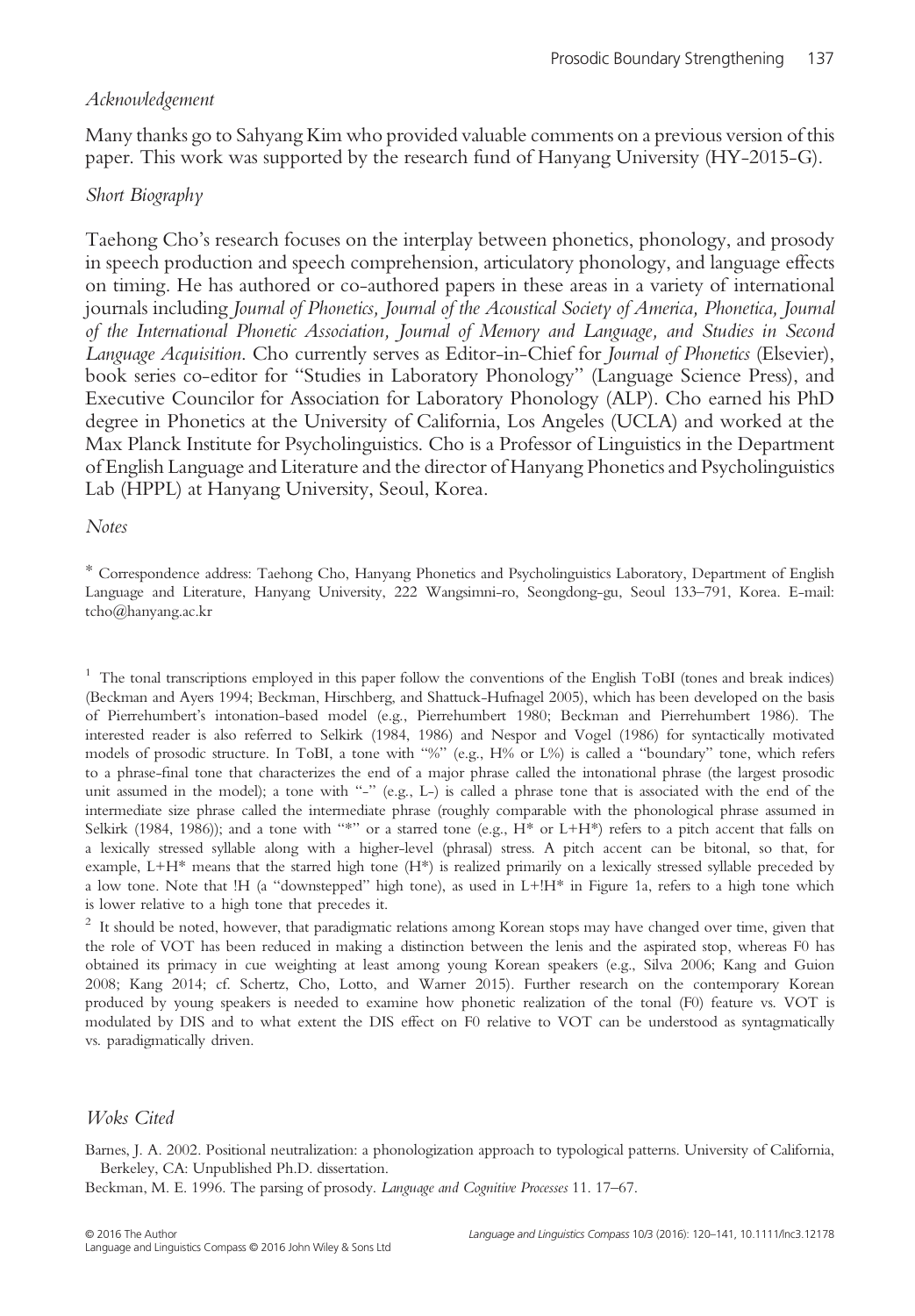#### 138 Taehong Cho

Beckman, J. N. 1998. Positional faithfulness. University of Massachusetts, Amherst, MA: Ph.D. dissertation.

- Beckman, M. E., and G. M. Ayers. 1994. Guidelines for ToBI labelling. Online MS and accompanying files. [Online]. Retrieved on 28 June 2015 from: Available at: [http://www.ling.ohio-state.edu/~tobi/ame\\_tobi/](http://www.ling.ohio-state.edu/~tobi/ame_tobi/).
- Beckman, M. E., J. Hirschberg, and S. Shattuck-Hufnagel. 2005. The original ToBI system and the evolution of the ToBI framework. Prosodic typology: the phonology of intonation and phrasing, ed. by S.-A. Jun, 9–54. Oxford: Oxford University Press.
- Beckman, M. E., and J. Pierrehumbert. 1986. Intonational structure in Japanese and English. Phonology Yearbook 3. 255–309.
- Berkovits, R. 1993. Utterance-final lengthening and the duration of final-stop closures. Journal of Phonetics 21. 479–89.
- ——. 1994. Durational effects in final lengthening, gapping, and contrastive stress. Language and Speech 37. 237–50.
- Bombien, L., C. Mooshammer, and P. Hoole. 2013. Articulatory coordination in word-initial clusters of German. Journal of Phonetics 41. 546–61.
- Bombien, L., C. Mooshammer, and P. Hoole, and B. Kühnert. 2010. Prosodic and segmental effects on EPG contact patterns of word-initial German clusters. Journal of Phonetics 38. 388–403.
- Browman, C.P., and L. Goldstein. 1986. Towards an articulatory phonology. Phonology Yearbook 3. 219–52.
- ——. 1992. Articulatory phonology: An overview. Phonetica 49. 155–80.
- Byrd, D. 2000. Articulatory vowel lengthening and coordination at phrasal junctures. Phonetica 57. 3–16.
- -. 2006. Relating prosody and dynamic events: Commentary on the papers by Cho, Navas and Smiljanić. Papers in Laboratory Phonology 8, ed. by L. Goldstein, D. Whalen and C. Best, 549–61. Berlin: Mouton de Gruyter.
- Byrd, D., and S. Choi. 2010. At the juncture of prosody, phonology, and phonetics—the interaction of phrasal and syllable structure in shaping the timing of consonant gestures. Laboratory Phonology 10, ed. by C. Fougeron, B. Kühnert, M. D'Imperio, and N. Vallée, 31–59. Berlin: Mouton de Gruyter.
- Byrd, D., A. Kaun, S. Narayanan, and E. Saltzman. 2000. Phrasal signatures in articulation. Papers in laboratory phonolgy V: acquisition and the lexicon, ed. by M. Broe and J. Pierrehumbert, 70–88. Cambridge, UK: Cambridge University Press.
- Byrd, D., J. Krivokapić, and S. Lee. 2006. How far, how long: on the temporal scope of prosodic boundary effects. Journal of the Acoustical Society of America 120. 1589–99.
- Byrd, D., and E. Saltzman. 1998. Intragestural dynamics of multiple prosodic boundaries. Journal of Phoentics 26. 173–99.

——. 2003. The elastic phrase: modeling the dynamics of boundary-adjacent lengthening. Journal of Phonetics 31. 149–80.

- Cambier-Langeveld, T. 2000. Temporal marking of accent and boundaries. University of Amsterdam (LOT series 32): Ph.D. dissertation.
- Cho, T. 2004. Prosodically-conditioned strengthening and vowel-to-vowel coarticulation in English. Journal of Phonetics 32. 141–76.
- ——. 2005. Prosodic strengthening and featural enhancement: evidence from acoustic and articulatory realizations of /a,i/ in English. Journal of the Acoustical Society of America 117(6). 3867–78.
- ——. 2006. Manifestation of prosodic structure in articulation: evidence from lip kinematics in English. Laboratory phonology 8: varieties of phonological competence, ed. by L. M. Goldstein, D. H. Whalen, and C. T. Best, 519–48. Berlin: Mouton de Gruyter.
- ——. 2008. Prosodic strengthening in transboundary V-to-V lingual movement in American English. Phonetica 65. 45–61.
- ——. 2011. Laboratory phonology. The continuum companion to phonology, ed. by N. C. Kula, B. Botma, and K. Nasukawa, 343–68. London: Continuum.
- ——. 2015. Language effects on timing at the segmental and suprasegmental levels. The handbook of speech production, ed. by M. Redford, 505–29. Hoboken, NJ: Wiley-Blackwell.
- Cho, T., and S.-A. Jun. 2000. Domain-initial strengthening as featural enhancement: aerodynamic evidence from Korean. In Chicago Linguistics Society 36. 31–44.
- Cho, T., S.-A. Jun, and P. Ladefoged. 2002. Acoustic and aerodynamic correlates of Korean stops and fricatives. Journal of Phonetics 30. 193–228.
- Cho, T., and P. Keating. 2001. Articulatory and acoustic studies of domain-initial strengthening in Korean. Journal of Phonetics 29. 155–90.
- ——. 2009. Effects of initial position versus prominence in English. Journal of Phonetics 37. 466–85.
- Cho, T., J. Kim, and S. Kim. 2013. Preboundary lengthening and preaccentual shortening across syllables in a trisyllabic word in English. Journal of the Acousical Society of America 133(5). EL384–90.
- Cho, T., D. Kim, and S. Kim. 2015. Prosodic strengthening on consonantal nasality and its asymmetric coarticulatory influence on vowel nasalization in CVN# and #NVC in English. Proceedings of the 17th International Congress on Phonetic Sciences 2015.
- Cho, T., and P. Ladefoged. 1999. Variation and universals in VOT: evidence from 18 languages. Journal of Phonetics 27. 207–29.
- Cho, T., Y. Lee, and S. Kim. 2011. Communicatively-driven versus prosodically-driven hyper-articulation in Korean. Journal of Phonetics 39. 344–61.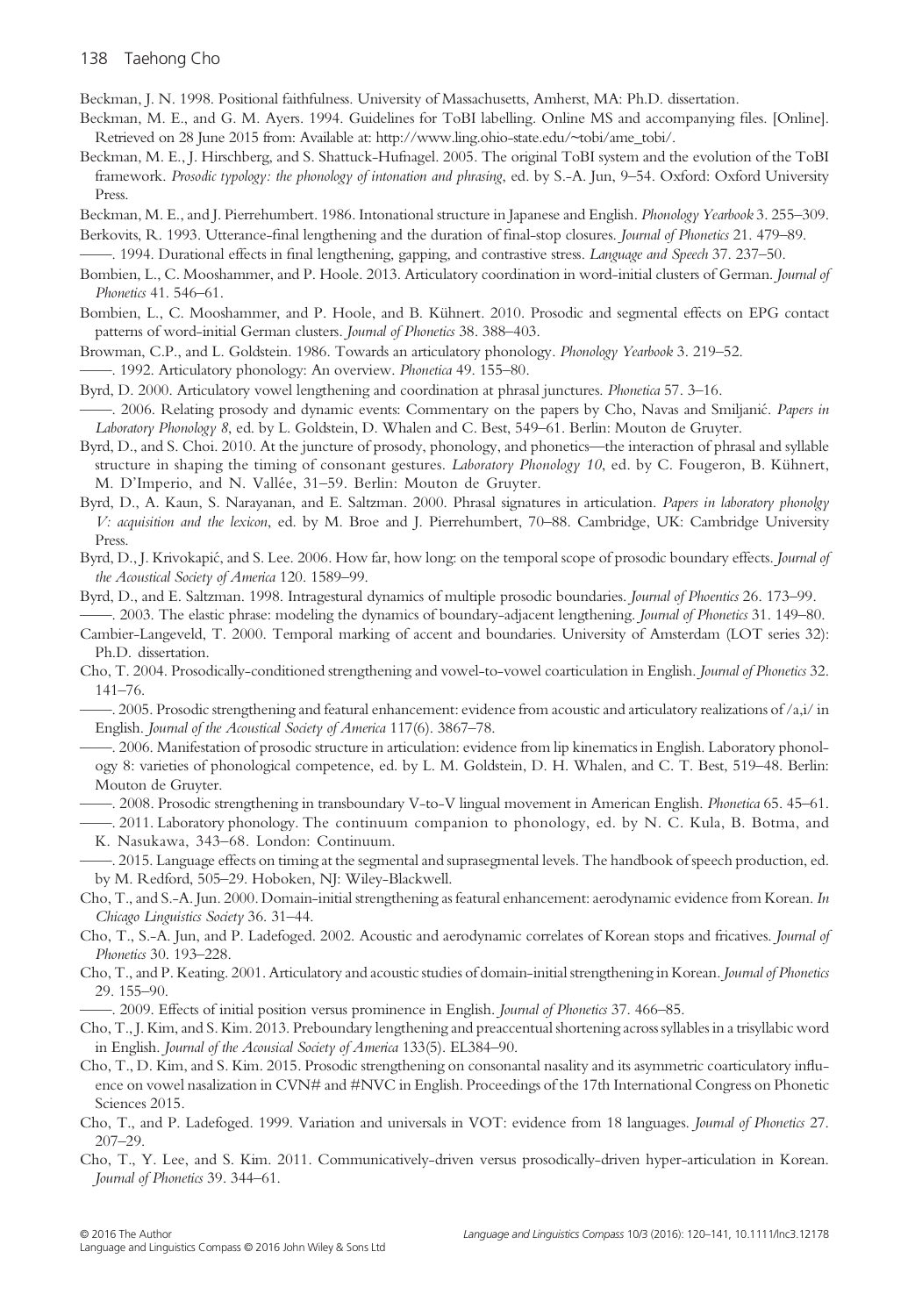——. 2014. Prosodic strengthening on the /s/-stop cluster and the phonetic implementation of an allophonic rule in English. Journal of Phonetics 46. 128–46.

- Cho, T., and J. McQueen. 2005. Prosodic influences on consonant production in Dutch: effects of prosodic boundaries, phrasal accent and lexical stress. Journal of Phonetics 33. 121–57.
- Cho, T., and J. McQueen, and E. Cox. 2007. Prosodically driven phonetic detail in speech processing: the case of domaininitial strengthening in English. Journal of Phonetics 35. 210–43.
- Cho, T., M. Son, and S. Kim. In press. Articulatory reflexes of the three-way contrast in labial stops and kinematic evidence for domain-initial strengthening in Korean. Journal of the International Phonetic Association. doi: 10.1017/S0025100315000481
- Cole, J., H. Kim, H. Choi, and M. Hasegawa-Johnson. 2007. Prosodic effects on acoustic cues to stop voicing and place of articulation: evidence from Radio News Speech. Journal of Phonetics 35. 180–209.
- Cooper, A. M 1991. Glottal gestures and aspiration in English. PhD dissertation, Yale University.
- Cutler, A. 2012. Native listening: language experience and the recognition of spoken words, 1–576. Cambridge, MA: The MIT Press.
- de Jong K. 1995. The supraglottal articulation of prominence in English: linguistic stress as localized hyperarticulation. Journal of the Acoustical Society of America 97. 491–504.
- Delattre, P. 1940. La force d'articulation consonantique en français. The French Review 14. 220–32.
- D'Imperio, M. 2011. Prosodic hierarchy and articulatory control: evaluating the pi-gesture hypothesis in Italian EMA data. Handout from a talk presented at the Speech Production Workshop, Venice International University, Oct. 2011.
- Edwards, J. E., M. E. Beckman, and J. Fletcher. 1991. The articulatory kinematics of final lengthening. Journal of the Acoustical Society of America 89. 369-82.
- Fletcher, J. 2010. The prosody of speech: timing and rhythm. The handbook of phonetic sciences, second edition, ed. by W. J. Hardcastle, J. Laver, and F. E. Gibbon, 523–602. Oxford: Blackwell.
- Fougeron, C. 1999. Prosodically conditioned articulatory variations: a review. UCLA Working Papers in Phonetics 97. 1–74.
- ——. 2001. Articulatory properties of initial segments in several prosodic constituents in French. Journal of Phonetics 29. 109–35.
- Fougeron, C., and P. A. Keating. 1997. Articulatory strengthening at edges of prosodic domains. Journal of the Acoustical Society of America 106. 3728-40.
- Fowler, C. A. 1988. Periodic dwindling of acoustic and articulatory variables in speech production. Paw Review 3. 10–3.
- Goldstein, L., D. Byrd, and E. Saltzman. 2006. The role of vocal tract gestural action units in understanding the evolution of phonology. Action to Language via the Mirror Neuron System, ed. by M. Arbib, 215–49. New York: Cambridge University Press.
- Gow, D. W., J. Melvold, and S. Manuel. 1996. How word onsets drive lexical access and segmentation: evidence from acoustics, phonology and processing. Proceedings of ICSLP (CD-ROM). Philadelphia, USA.
- Gussenhoven, G., and A. C. M. Rietveld. 1992. Intonation contours, prosodic structure and preboundary lengthening. Journal of Phonetics 20. 283–303.
- Hawkins, S. 1992. An introduction to task dynamics. Papers in laboratory phonology II: gesture, segment, prosody, ed. by G. Docherty and B. Ladd, 9–25. Cambridge: Cambridge University Press.
- Hayashi, W., C.-S. Hsu, and P. A. Keating. 1999. Domain-initial strengthening in Taiwanese: a follow-up study. UCLA Working Papers in Phonetics 97. 152–6.
- Hsu, C.-S. and Jun, S.-A. (1998). Prosodic strengthening in Taiwanese: syntagmatic or paradigmatic? UCLA Working Papers in Phonetics 96. 69–89.
- Jun, S.-A. 1993. The phonetics and phonology of Korean prosody. Ohio State University: Ph.D. dissertation.
- ——. 1995. Asymmetrical prosodic effects on the laryngeal gesture in Korean. Papers in laboratory phonology IV: phonology and phonetic evidence, ed. by B. Connell and A. Arvaniti, 235–53. Cambridge: Cambridge University Press.
- ——. 1998. The accentual phrase in the Korean prosodic hierarchy. Phonology 15(2). 189–226.
- ——. 2003. Prosodic phrasing and attachment preferences. Journal of Psycholinguistic Research 32. 219–49.
- ——. 2014. Prosodic typology: by prominence type, word prosody, and macro-rhythm. Prosodic typology II: the phonology of intonation and phrasing, ed. by S.-A. Jun, 520–39. Oxford: Oxford University Press.
- Jun, S.-A., M. Beckman, and H.-J. Lee. 1998. Fiberscopic evidence for the influence on vowel devoicing of the glottal configurations for Korean obstruents. UCLA Working Papers in Phonetics 96. 43-68.
- Kang, Y. 2014. Voice onset time merger and development of tonal contrast in Seoul Korean stops: a corpus study. Journal of Phonetics 45. 76–90.
- Kang, K. and S. Guion. 2008. Clear speech production of Korean stops: changing phonetic targets and enhancement strategies. Journal of the Acoustical Society of America 124. 3090–917.
- Keating, P. A. 1984. Phonetic and phonological representation of stop consonant voicing. Language 60. 286–319.
- Keating, P. A. 1990. The window model of coarticulation: articulatory evidence. Papers in laboratory phonology I: between the grammar and the physics of speech, ed. by J. Kingston and M. Beckman, 451–70. Cambridge: Cambridge University Press.
- Keating, P. A.. 2006. Phonetic encoding of prosodic structure. Speech production: models, phonetic processes, and techniques, ed. by J. Harrington and M. Tabain, 167–86. New York and Hove: Psychology Press.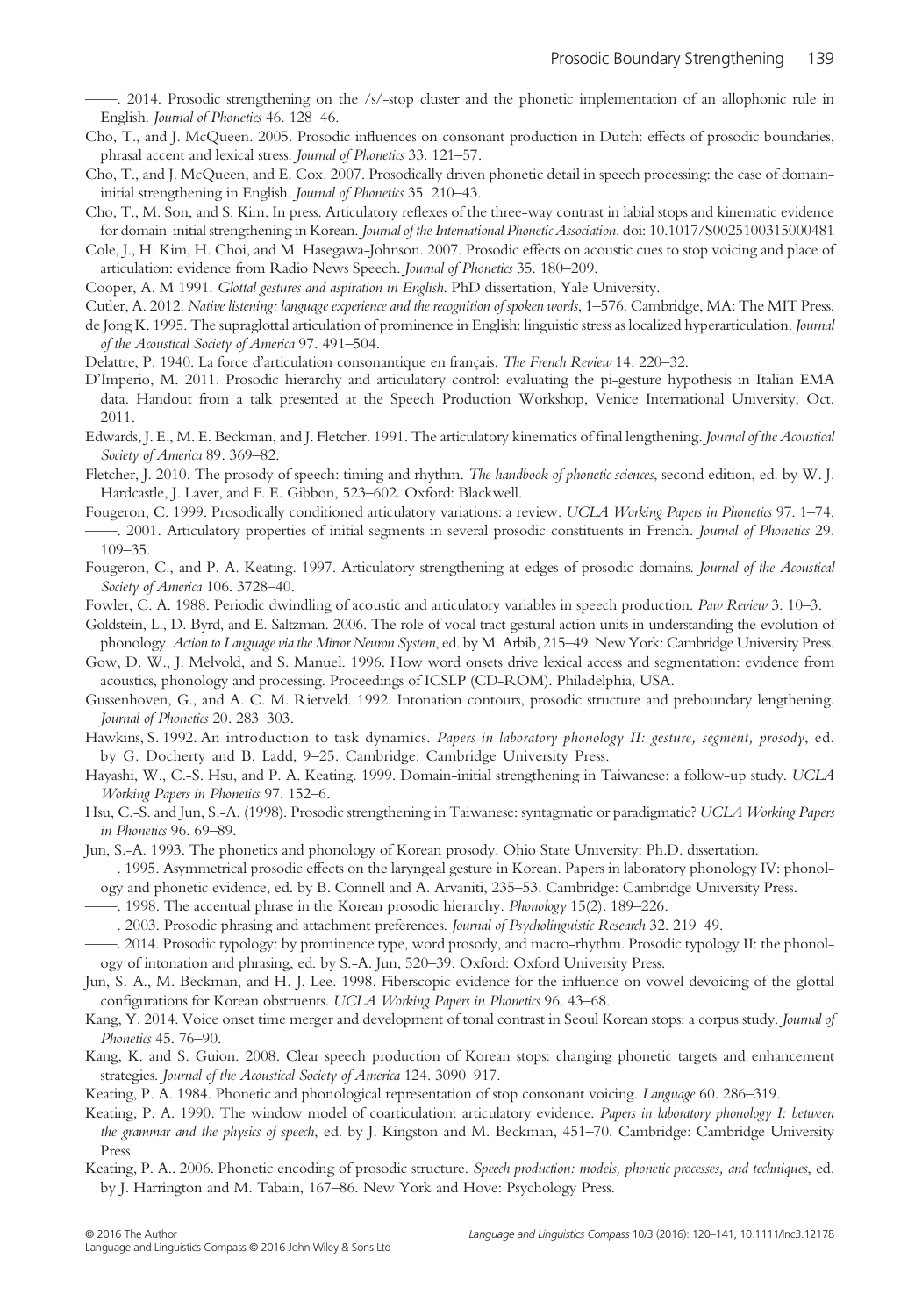- Keating, P. A., T. Cho, C. Fougeron, and C.-S. Hsu. 2003. Domain-initial strengthening in four languages. Papers in laboratory phonology 6: phonetic interpretations, ed. by J. Local, R. Ogden, and R. Temple, 145–63. Cambridge, UK: Cambridge University Press.
- Keating, P. A., and S. Shattuck-Hufnagel. 2002. A prosodic view of word form encoding for speech production. UCLA Working Papers in Phonetics 101. 112–56.
- Kim, S., and T. Cho. 2012. Prosodic strengthening in the articulation of English /æ/. Studies in Phonetics, Phonology and Morphology 18(2). 321–37. The Phonology-Morphology Circle of Korea.
- Kim, S., and T. Cho, and J. McQueen. 2012. Phonetic richness can outweigh prosodically-driven phonological knowledge when learning words in an artifical langauge. Journal of Phonetics 40(3). 443–52.

Kim, J., S. Kim, and T. Cho. 2014. Prosodic strengthening on initial stops in English trochaic vs. iambic words. A poster presented at the 14<sup>th</sup> Conference on Laboratory Phonology 2014. Tokyo, Japan.

Kingston, J., and R. L. Diehl. 1994. Phonetic knowledge. Langauge 70. 419–54.

Klatt, D. H. 1975. Vowel lengthening is syntactically determined in connected discourse. Journal of Phonetics 3. 129–40.

- Krakow, R. A., F. Bell-Berti, and Q. E. Wang. 1995. Supralaryngeal declination: evidence from the velum. Producing Speech: Contemporary Issues: For Katherine Safford Harris, ed. by F. Bell-Berti and J. J. Raphael, 333–54. Melville, Long Island, New York: AIP Publishing.
- Krivokapić, J., and D. Byrd. 2012. Prosodic boundary strength: an articulatory and perceptual study. Journal of Phonetics 40. 430–42.
- Kuzla, C., T. Cho, and M. Ernestus. 2007. Prosodic strengthening of German fricatives in duration and assimilatory devoicing. Journal of Phonetics 35(3). 301–20.
- Ladd, D. R. 2008. Intonational phonology, second edition. Cambridge, UK: Cambridge University Press.

Ladefoged, P. 1967. Three areas of experimental phonetics. London: Oxford University Press.

-. 2001. Vowels and consonants. Oxford: Blackwell.

Ladefoged, P., and T. Cho. 2001. Linking linguistic contrasts to reality: the case of VOT. Travaux du cercle linguistique de copenhague, vol. XXXI (To Honour Eli Fischer-Forgensen), ed. N. Gronnum and J. Rischel, 212–23. C.A. Reitzel, Copenhagen.

- Ladefoged, P., and G. Loeb. 2002. Preliminary studies on respiratory activity in speech. UCLA Working Papers in Phonetics 101. 50–60.
- Lindblom, B. 1968. Temporal organization of syllable production. Speech Transmission Laboratory Quarterly Progress Status Report 2–3. 1–5.

—— 1990. Explaining phonetic variation: a sketch of the H & H theory. Speech production and speech modeling, ed. by W. J. Hardcastle and A. Marchal, 403–40. Dordrecht: Kluwer Academic Publishers.

- Mücke, D., and M. Grice. 2014. The effect of focus marking on supralaryngeal articulation Is it mediated by accentuation? Journal of Phonetics 44. 47–61.
- Mücke, D., and M. Grice, and T. Cho. 2014. More than a magic moment paving the way for dynamics of articulation and prosodic structure. Journal of Phonetics 44. 1–7.
- Nakai, S., S. Kunnari, A. Turk, K. Suomi, and R. Ylitalo. 2008. Utterance-final lengthening and quantity in Northern Finnish. Journal of Phonetics 37. 39–45.
- Nam, H., L. Goldstein, and E. Saltzman. 2009. Self-organization of syllable structure: a coupled oscillator model. Approaches to phonological complexity, ed. by F. Pellegrino, E. Marisco, and I. Chitoran, 299–328. Berlin: Mouton de Gruyter.
- Nespor, M., and I. Vogel. 1986. Prosodic phonology. Dordrecht: Foris Publications.

Onaka, A. 2003. Domain-initial strengthening in Japanese: an acoustic and articulatory study. Proceedings of the 15th International Congress of Phonetic Sciences, 2091–4. Barcelona, Spain: Universitat Autònoma de Barcelona.

Onaka, A., C. Watson, S. Palethorpe, and J. Harrington. 2003. An acoustic analysis of domain-initial strengthening effect in Japanese. Proceedings of the 6<sup>th</sup> international seminar on speech production, ed. by S. Palethorpe and M. Tabain, 201–6. Sydney, Australia: Macquarie University.

Pierrehumbert, J. 1980. The phonology and phonetics of English intonation. MIT Ph.D. dissertation.

- Pierrehumbert, J., and M. Beckman. 1988. Japanese tone structure. Cambridge, MA: MIT Press.
- Pierrehumbert, J., and D. Talkin. 1992. Lenition of /h/ and glottal stop. Papers in laboratory phonology II: gesture, segment, prosody, ed. by G. Docherty and D. R. Ladd, 90–117. Cambridge, UK: Cambridge University Press.
- Saltzman, E. and K. G. Munhall. 1989. A dynamical approach to gestural patterning in speech production. Ecological Psychology 1. 333–82.
- Saltzman, E., H. Nam, J. Krivokapic, and L. Goldstein. 2008. A task-dynamic toolkit for modeling the effects of prosodic structure on articulation. Proceedings of the speech prosody 2008 conference, ed. by P. A. Barbosa, S. Madureira, and C. Reis. Campinas, Brazil: Capes.
- Schafer, A., and S.-A. Jun. 2002. Effects of accentual phrasing on adjective interpretation in Korean. East Asian language processing, ed. by M. Nakayama, 223–55. Stanford: CSLI.
- Schertz, J., T. Cho, A. Lotto, and N. Warner. 2015. Individual differences in phonetic cue use in production and perception of a non-native sound contrast. Journal of Phonetics 52. 183–204.
- Selkirk, E. 1984. Phonology and syntax: the relation between sound and structure. Cambridge: MIT Press.